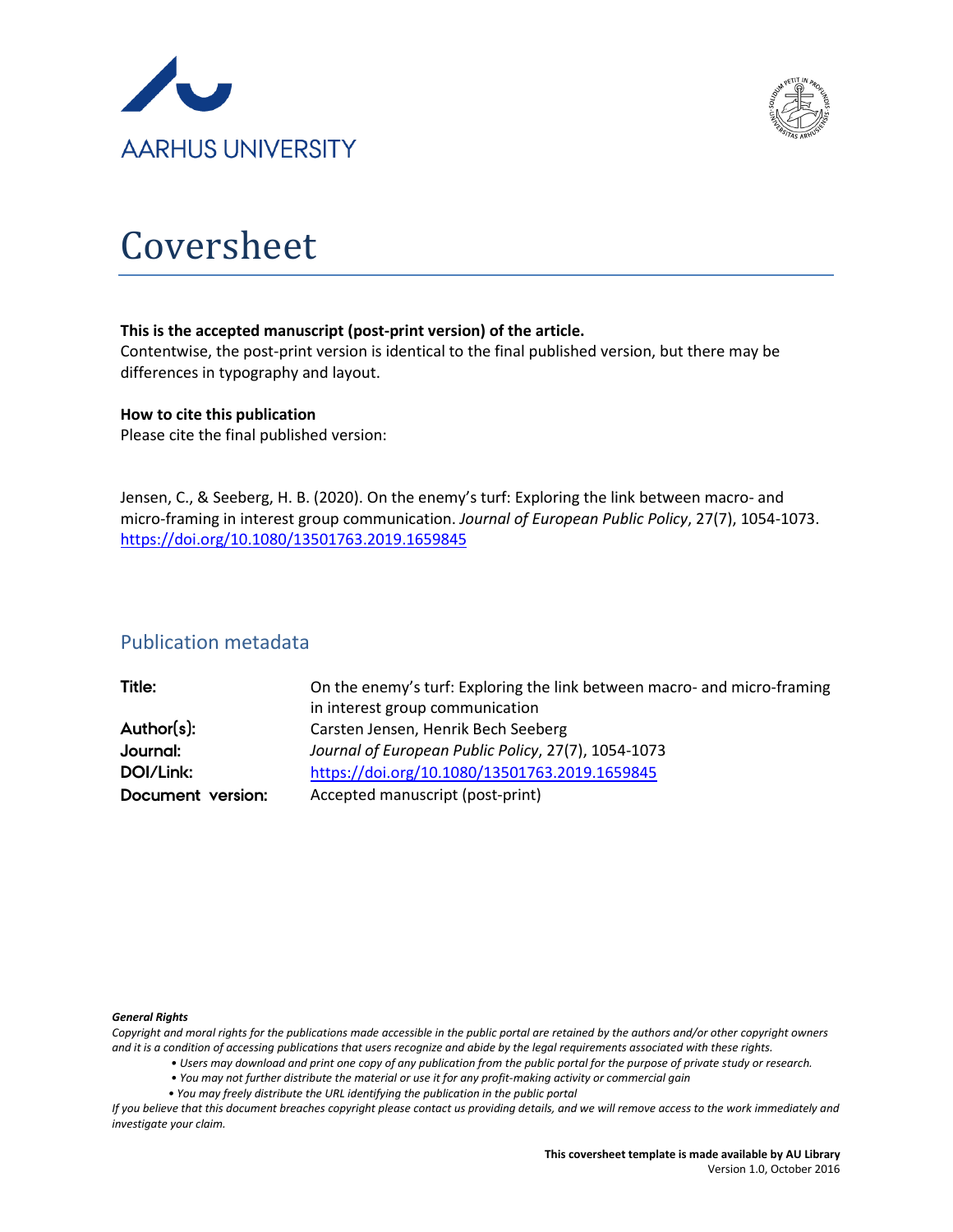## **On the enemy's turf: Exploring the link between macro- and micro-framing in interest group communication**

#### *Carsten Jensen*

#### *Henrik Bech Seeberg*

**Abstract**. A key strategy of interest groups to influence policy-making is to frame the policy issue, that is, influence how the issue is understood collectively by policy-makers and the public. Hence, scholarly interest in how interest groups' micro-framing of an issue influences and is influenced by the macroframe, that is, the current collective understanding of the issue, is growing rapidly. To provide a starting point for more systematic analysis, this paper develops a typology of micro-framing strategies that an interest group can use when the macro-frame changes to be misaligned in a hegemonic way with the private interests of the interest group. Based on existing insights in the literature, we derive tentative hypotheses on the sequence of the micro-frame response. We apply the typology to the case of alcohol policy in Denmark. Our typology opens up a new and important avenue for future interest group research.

**Key words**: Alcohol policy; interest groups; macro-framing; micro-framing.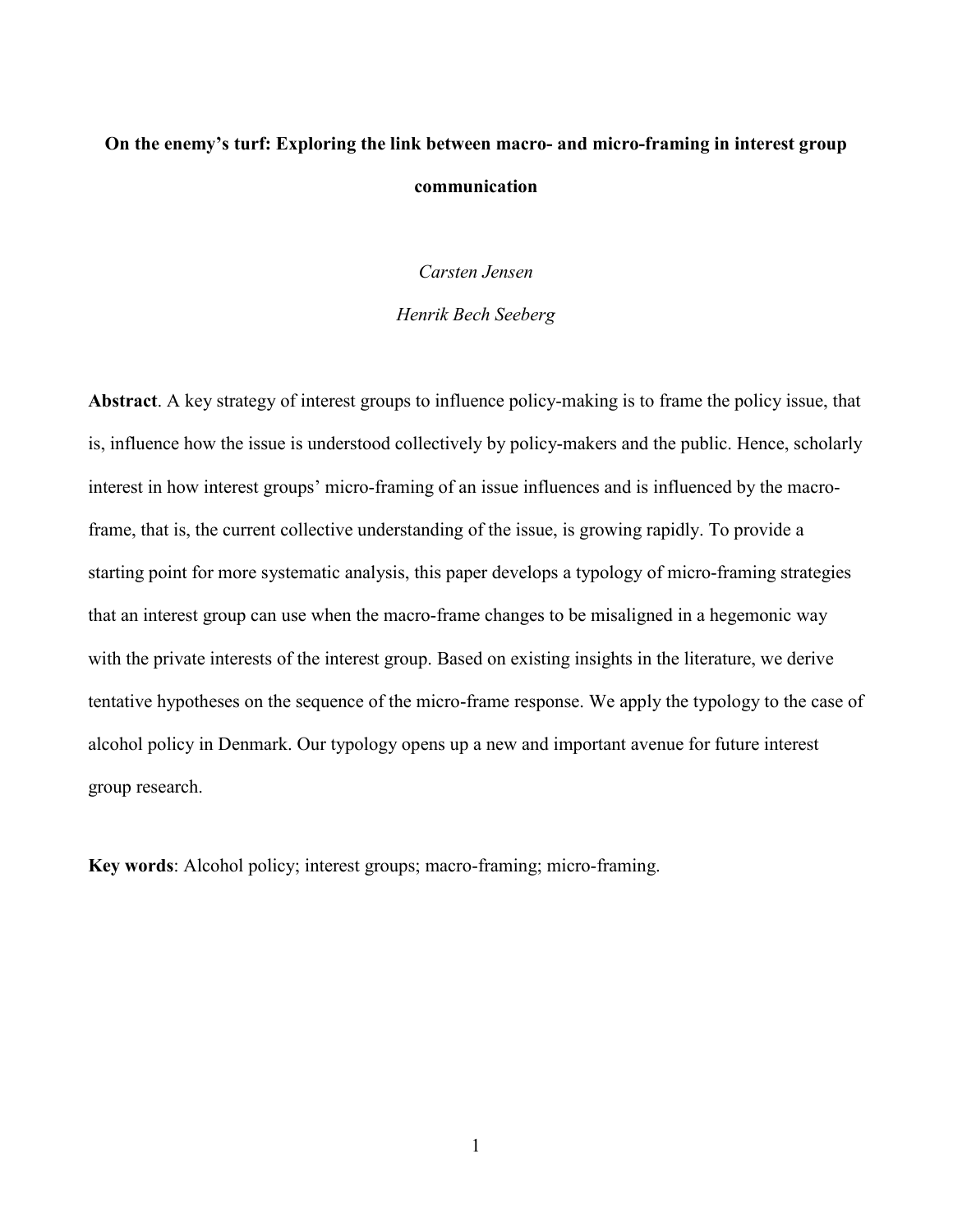Strategic communication via so-called framing is a potentially powerful way to affect policy-making. By emphasizing specific aspects of an issue – or defining the debate, as Baumgartner and Mahoney (2008: 436) put it – some policies become more obvious or acceptable to pursue than others (Entman 1993: 53). For instance, whether the use of pesticides in farming is viewed primarily from the perspective of expanding food production or humans' health environment matters greatly for the regulatory strictness on the area (Baumgartner and Jones 1993: 93–99). In recent years, interest group scholars have consequently been increasingly preoccupied with how interest groups use framing to affect the policy-making process to their own benefit (Baumgartner and Mahoney 2008; Klüver et al. 2015; Binderkrantz 2019).

As emphasized by Baumgartner and Mahoney (2008) and de Bryucker (2017), framing is not a one-way street. Individual interest groups may want to project their favourite frame onto the public agenda, but they are at the same time affected by the frame that happens to dominate the public agenda at any given point. Interest groups are 'frame takers' as often as they are 'frame givers'. Indeed, understanding the intersection between the macro-frame of the public agenda and the micro-frame of individual interest groups constitutes a key interest for the interest group literature (Baumgartner and Mahoney 2008: 436, 445; de Bryucker 2017: 780, 784).

In this paper, we investigate how the macro-frame on the public agenda affects individual interest groups' micro-framing efforts. More specifically, we ask how an interest group can respond to a change in the macro-frame that goes against the interest group's goals. That is, what does an interest group do when it suddenly loses control of how its issue is framed? To do so, we develop a typology of possible communicative strategies. The typology differentiates between *exit* from the public agenda (stopping to communicate altogether), *avoidance* (ignoring the unwelcome macro-frame while sticking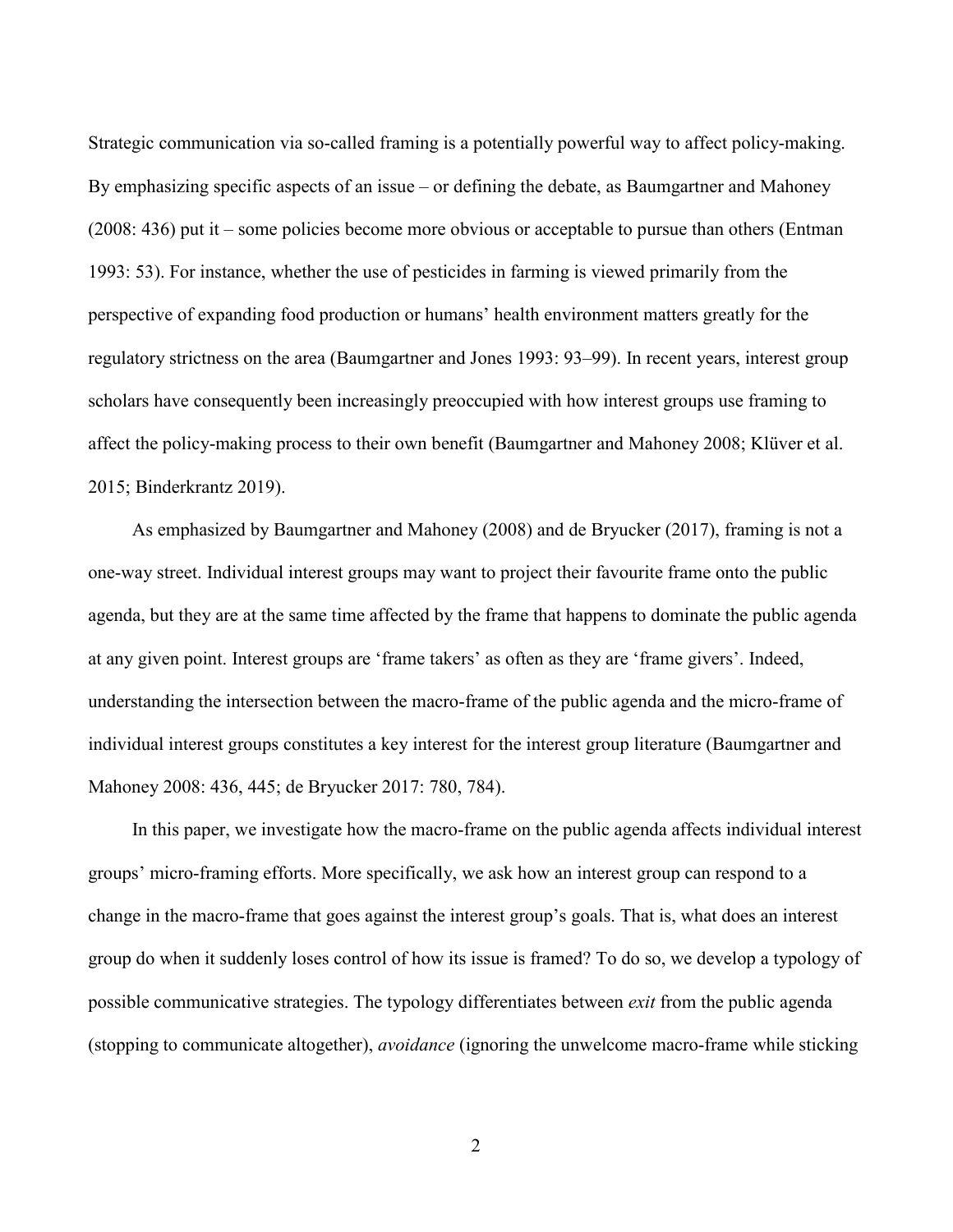to the interest group's preferred frame), *rejection* (engaging with the unwelcome macro-frame but criticizing it), and *acceptance* (engaging with and accepting the unwelcome macro-frame).

Students of interest groups distinguish between the use of member-regarding frames and publicregarding frames, or issue-specific and generic frames (Binderkrantz 2019). Hence, students of interest groups show a large interest in how interest groups use framing to influence policy. Yet, the literature does not offer a typology of micro-framing, and a theory on how interest groups micro-frame is therefore missing. The aim of this paper is to take a first step towards establishing such a theory. Based on existing theory in the literature on the basic interests of interest groups (Berkhout 2013), we propose tentative hypotheses on the order in which interest groups use the four types of micro-frame when the macro-frame changes.

To assess the analytical value of the typology and test the tentative expectations on the sequence of micro-frame response to the macro-frame change, we conduct a longitudinal study of the alcohol policy area in Denmark since the 1990s. As we show using an extensive coding of mass media and legislative activities, this area has witnessed a clear-cut shift in its macro-frame that militates against the preferences of Danish commercial brewers and their association. This radical break in macro-frame allows us to explore – using an encompassing and in-depth coding of press releases – how this particular interest group responded. It turns out that several communicative strategies were employed simultaneously. The initial response was a combination of exit and acceptance, presumably an attempt to create as little fuss as possible by agreeing with the new macro-frame but otherwise staying silent. Subsequently, frame avoidance emerged as the main strategy, arguably revealing an attempt to reframe the public agenda in a more agreeable direction from the perspective of the brewers and their representatives.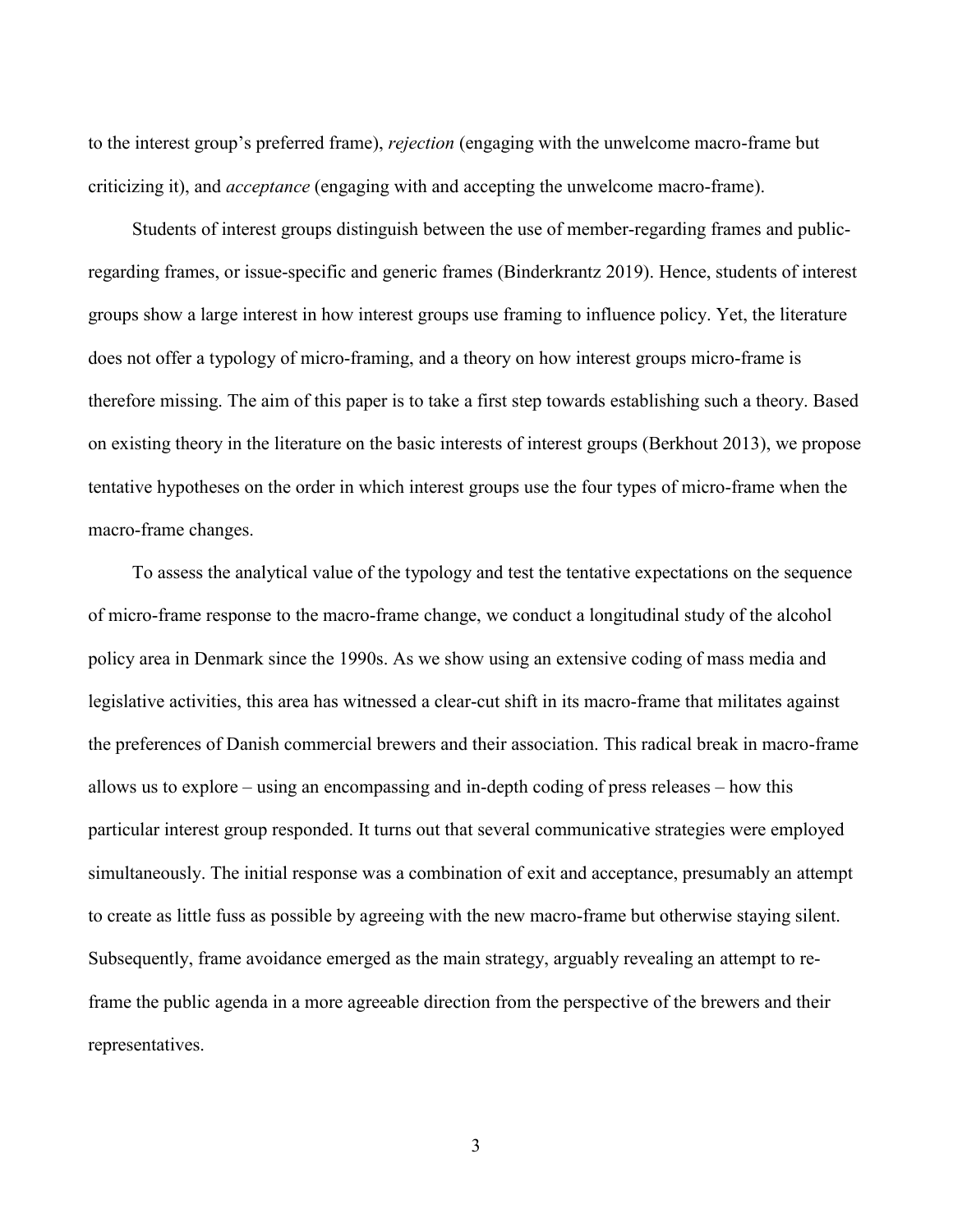The paper advances the interest group literature in at least four ways. First, theoretically, the paper provides a new analytical typology to capture the relationship between macro- and microframing. The typology is generic and applicable to all situations where interest groups operate in a political environment with a public agenda. This kind of typology is much used in party politics research (see, e.g., Bale et al. 2010; Meguid 2008) but only little in interest group research, even if parties and interest groups often face the exact same challenges from the macro-frame. Like interest groups, parties frequently have to respond to changes to the macro-framing, and these typologies have been developed to understand this process. Our typology draws on but also moves beyond the classic distinction in existing interest group research of opposing frames based on private vs public interests (see Binderkrantz 2019). Inspired by these typologies from party research, we sketch a typology to understand interest groups.

Second, theoretically, the paper tentatively tests expectations on the sequence of the micro-frame response to the macro-frame change based on the basic interests of interest groups (Berkhout 2013). Such an exercise is possible through the abrupt change in the macro-frame.

Third, methodically, the paper highlights the importance of an in-depth coding of both the macroframe and interest groups' micro-frame – and of coding data across a relatively long period. Without a detailed coding, it is not possible to distinguish between the various communicative strategies, while the long timeframe allows for an analysis of the effects of *changes* in macro-frames on *changes* in micro-frames.

Last, substantially, the paper shows how macro-frames have a pervasive impact on individual interest groups – but also that this does not imply that the interest groups are left as passive frame takers. Rather, changing macro-frames initiate a flurry of communicative responses that all make sense from the perspective of an influence-seeking interest group.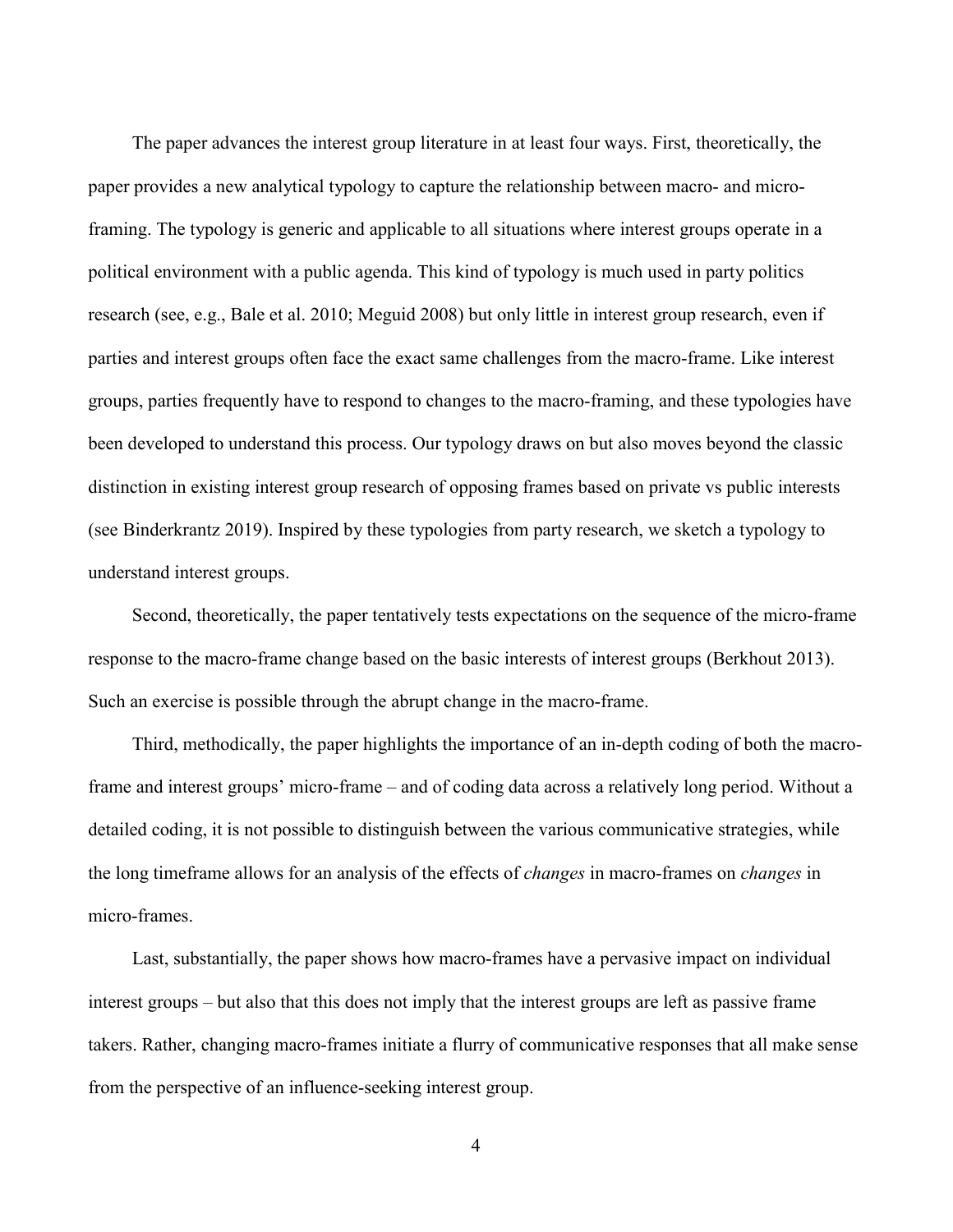#### **Framing and interest groups**

The conventional definition of a frame comes from Entman (1993: 53):

To frame is to select some aspects of a perceived reality and make them more salient in a communicating text, in such a way as to promote a particular problem definition, causal interpretation, moral evaluation, and/or treatment recommendation for the item described.

In the context of interest groups, it is important to distinguish between macro-frames and micro-frames (Baumgartner and Mahoney 2008). The frame that dominates the public agenda – and, hence, sets the tone for policy-making – is the macro-frame. No interest group can single-handedly define the macroframe. This is because macro-frames are the product of an interaction between the goals of political actors (many with opposing views), new information about policy-relevant problems, and the institutional entrenchment of the previous macro-frame (Baumgartner and Jones 1993: 25–38). Yet, the fact that an interest group cannot decide the macro-frame of course does not imply that it cannot influence it to some degree. With skills and patience, and perhaps a bit of luck, other actors may adopt an interest group's favoured frame, eventually either moderating or overtaking the old macro-frame. The frames of individual interest groups are labelled micro-frames.

There is by now an emerging literature on interest group framing that either studies macroframing or micro-framing (e.g., Klüver et al. 2015; Binderkrantz 2019). We have learned a great deal from this research. Yet, as pointed out by Baumgartner and Mahoney (2008: 436, 445) and de Bryucker (2017: 780, 784), there is now a need for a better understanding of how the two types of framing interact. If we only focus on micro-frames, we cannot understand how macro-frames come about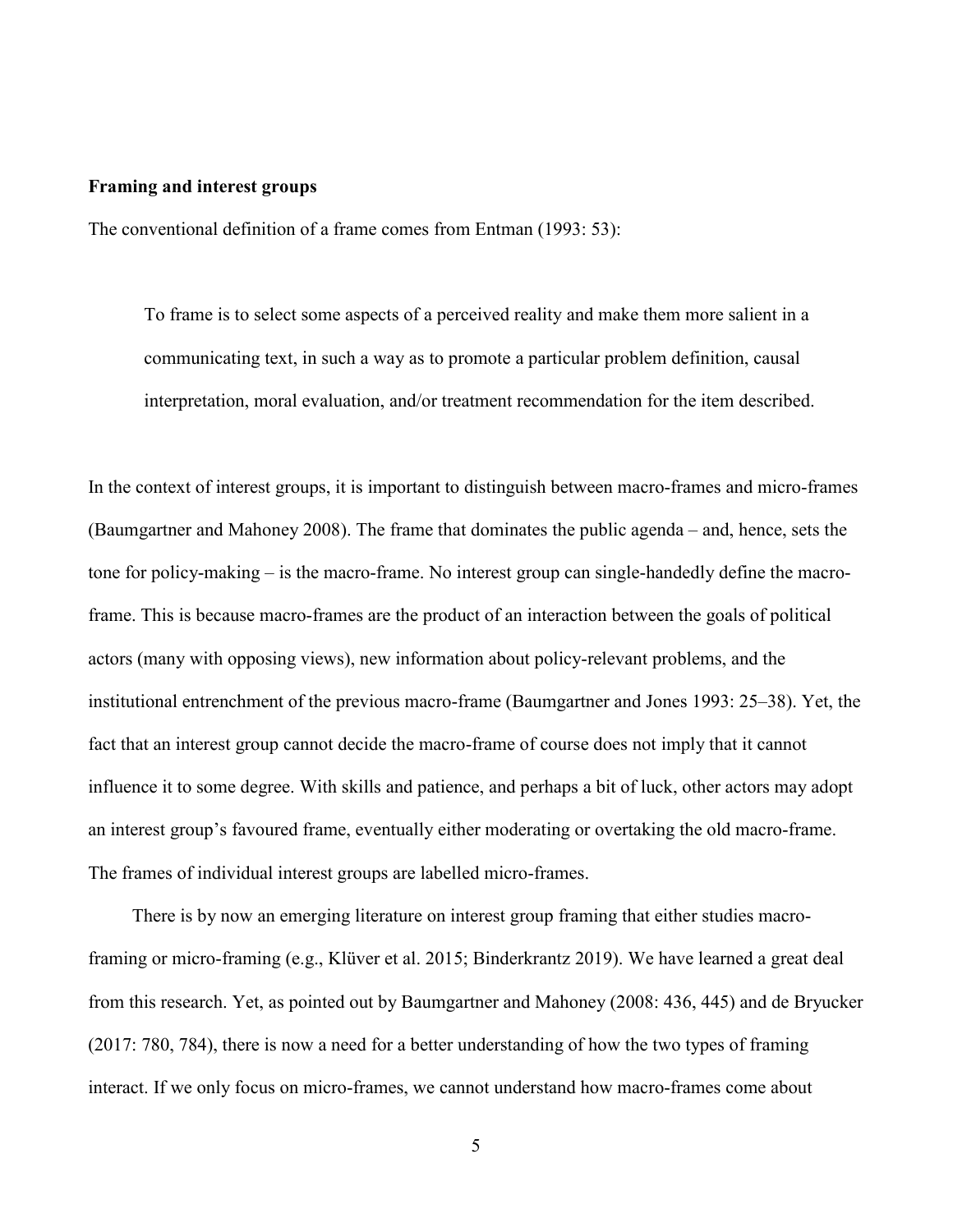exactly because they are not the product of individual frames but of collective definition processes. Since macro-frames normally direct policy-making, we also miss the ability to understand how interest groups affect policy via framing. Conversely, by only looking at macro-frames, we fail to see how individual interest groups try to colour the macro-frame. A full picture requires us to study the interaction between macro- and micro-frames.

Our ambition is to explore this interaction. We do so by investigating how macro-frames that are misaligned with the goals of interest groups condition the use of micro-frames. As implied by Schattschneider (1960) and Baumgartner and Jones (1993), individual political actors are frame takers before they are frame givers. The macro-frame defines the ideational context in which actors have to operate today – no matter what frame the actor would like see as the dominant macro-frame tomorrow. In the words of Miller and Riechert (2001: 112), the macro-frame

…can so dominate that others are delegitimized and given no credence in the media and public discourse. When this occurs the dominant frame could be said to be acting hegemonically, rendering 'natural' the prevailing definition of the situation.

Even if an actor disagrees with the macro-frame, the actor still needs to deal with it to remain an effective political force. From the perspective of interest group research, this makes it vital to understand *how* interest groups handle misaligned macro-frames. This is the purpose of the rest of the paper. In the building of our typology, we assume that interest groups behave rationally in the sense that their framing aligns with their basic interests. That is to say that we are developing a typology to a scenario in which an issue has been around for a long time together with the interest groups. Their interests are well-established and the change in the macro-frame reshuffles much used frames rather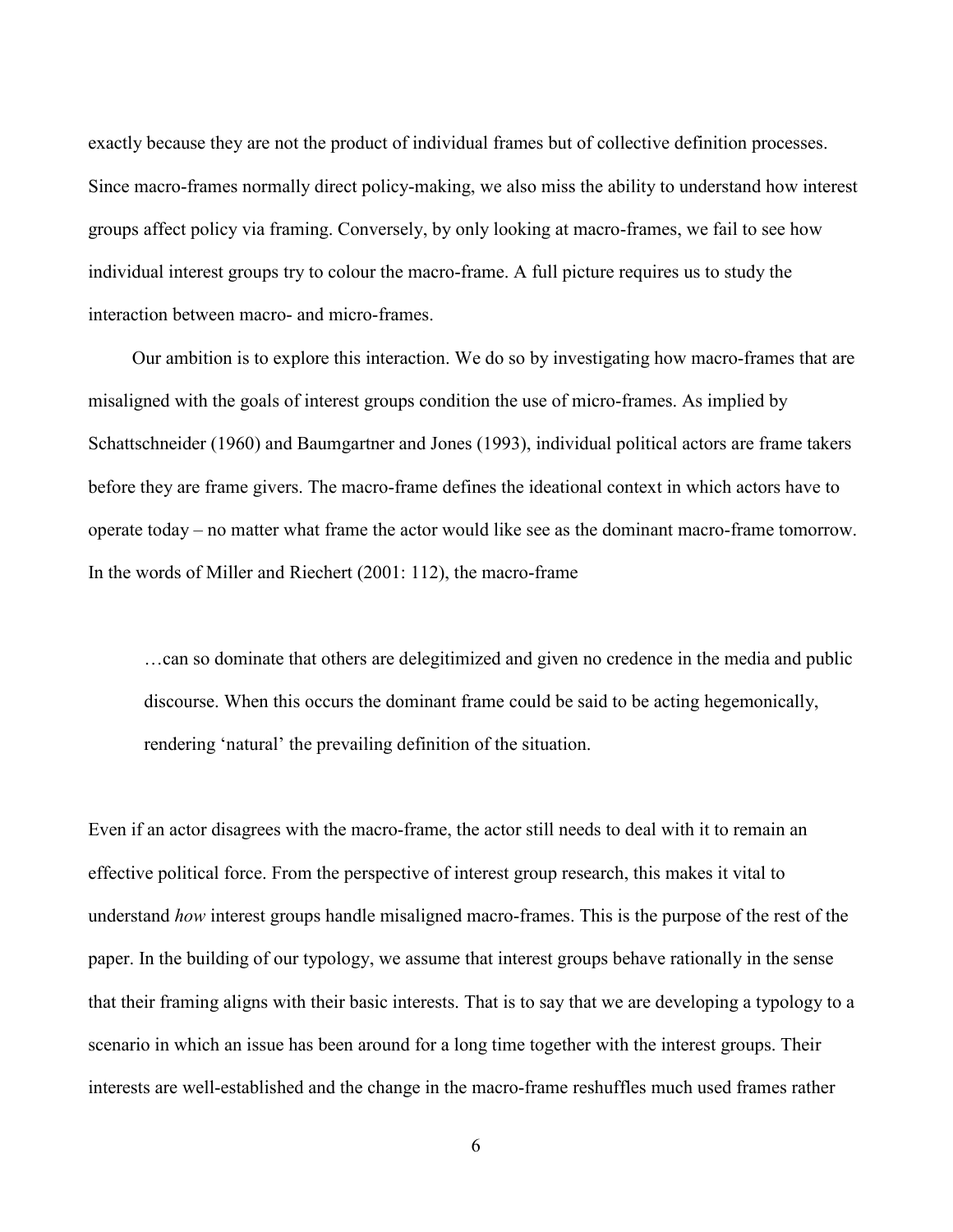than breeds an entirely new issue or introduces a completely new way of viewing an issue in which interest groups have to find out their interests (unlike the policy development on biotechnology in the EU in the 1990s, cf. Daviter (2009)).

#### **Interest groups' frame strategies**

An interest group that finds itself on the receiving end of a misaligned macro-frame – that is, one that militates against the interest group's policy goals – have a menu of options available. We can organise the menu along two dimensions. The first is the degree of engagement with the macro-frame. Either an interest group actively engages with the macro-frame, or it ignores it. As argued by Riker (1996) in the context of political campaigns, actors can often be better off by ignoring an issue rather than engaging with it, although some modicum of engagement is frequently unavoidable (Sigelman and Buell 2004). It is plausible that the same logic applies to interest groups and macro-frames because engagement might both be interpreted as agreement and increase the salience of the issue, potentially leading to undesired policies (given that policies are likely to be guided by the unwelcome macro-frame). As an alternative, an interest group may opt for lobbying inside parliament (Binderkrantz et al. 2015).

The second dimension is the degree to which the interest group promotes its own preferred micro-frame. In some instances, pushing one's own micro-frame may be a bad idea if it happens to be seen as inappropriate because of the macro-frame (De Bruycker 2019: 107–108). Other times, it may be more feasible to promote the micro-frame even though it resonates poorly with the macro-frame. This dilemma probably often emerges for an interest group: It has to decide between promoting its narrow private-regarding, or member-based, frame (to sell more alcohol) vs promoting a broader public-regarding frame (e.g., to protect public health). This dilemma is well known in interest group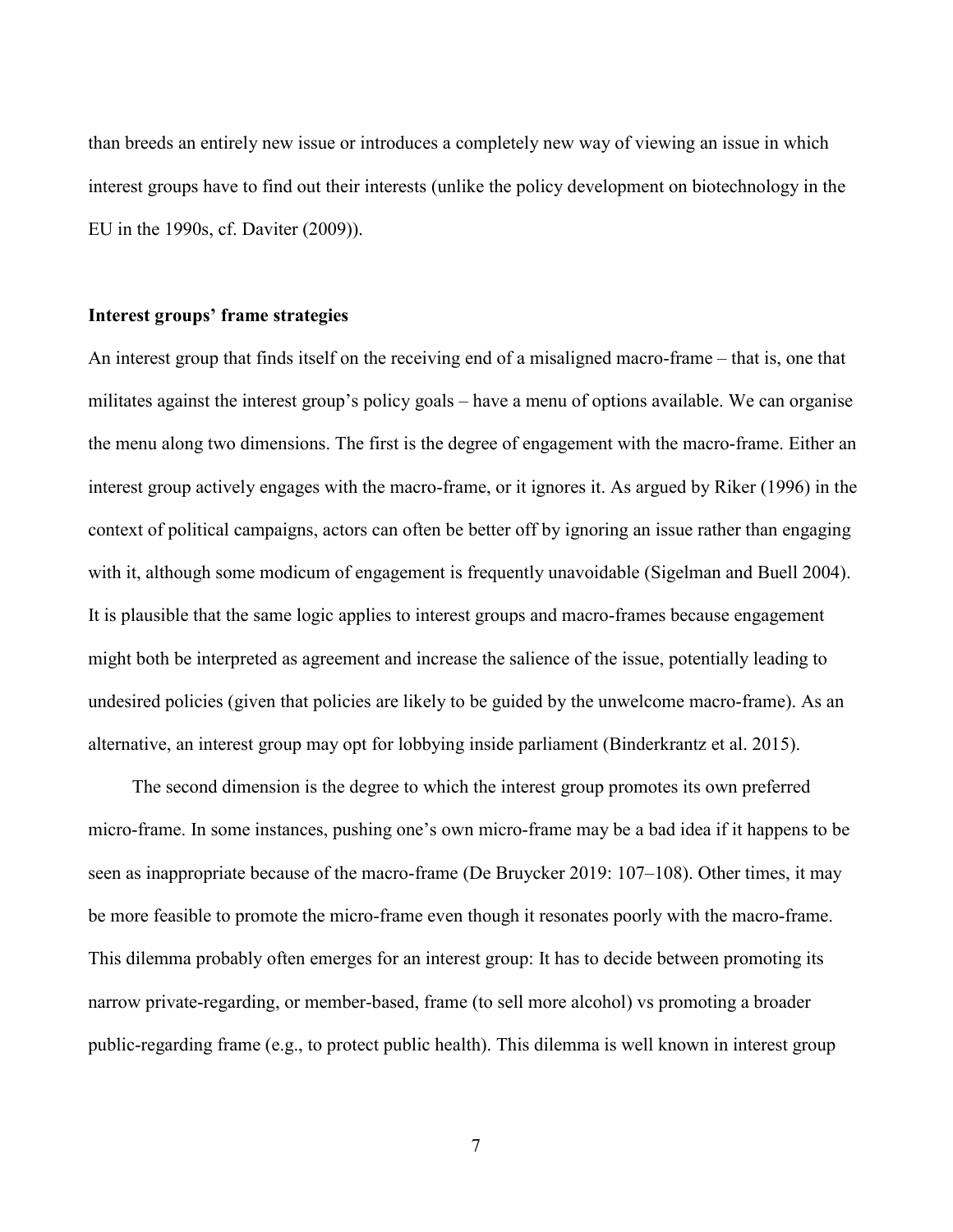research (Binderkrantz 2019; de Bruyker 2019), and hence, we simply embed this central dilemma in our typology.

In combination, the two dimensions create four strategies. The first, and perhaps most basic, is to simply stop trying to affect the macro-frame altogether. It may be that the dominant macro-frame is so hostile to the interest group – because there is a manifest clash between its narrow member interest and the public interest – and perhaps also so deeply entrenched or hegemonic that it appears either a waste of time or even counter-productive to remain active. The interest group is obviously in a bad position. It is unlikely to be able to persuade anyone with its narrow, member-based micro-frame because it fits so poorly with the public-regarding macro-frame and because the latter is so widely accepted at this point by most other relevant actors. In this scenario, it makes more sense to either exit or accept the macro-frame. This is the *exit* strategy.

An alternative to exit is *avoidance*. Here, the interest group ignores the macro-frame while sticking to its own micro-frame. Both the exit and avoidance strategies ignore the macro-frame, but the latter is more offensive in the sense that it actively promotes the micro-frame, whereas the former does not. The third strategy is *rejection*. This strategy implies that the interest group engages with the macroframe but does so in a critical way. Typically, this will entail questioning the validity of the macroframe by advocating the merits of the interest group's micro-frame. The fourth and final strategy is *acceptance*. Here, the interest group engages with the macro-frame without mentioning its own preferred micro-frame. In a sense, this is a situation of full surrender because the interest group entirely buys into the dominant frame even though it flies in the face of its own goals.

#### [Table 1]

Table 1 summarises the four strategies. It is important to note that although the table shows categorical distinctions, in reality, we should think more in terms of differences in degree. Few interest groups will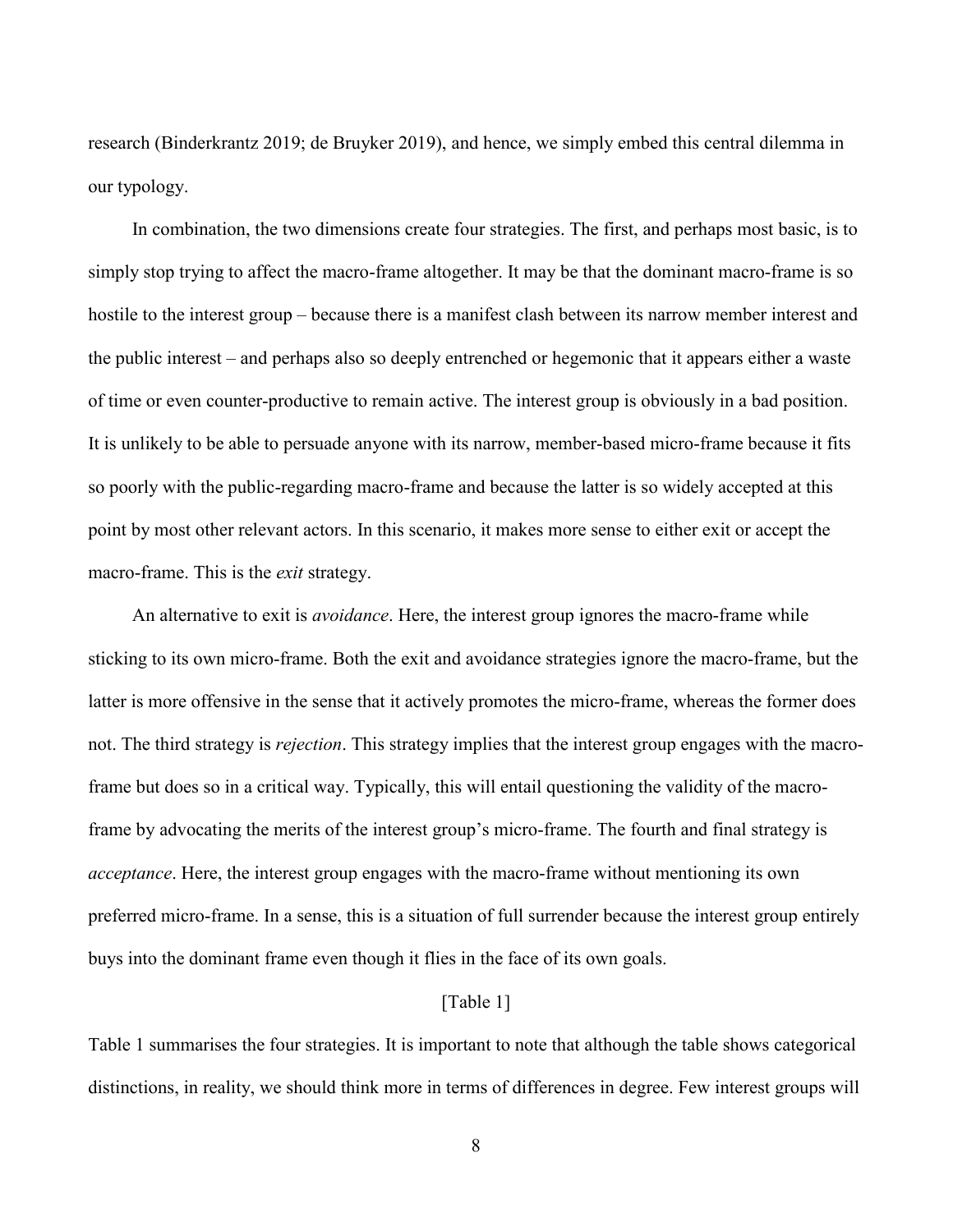probably only engage with the misaligned macro-frame or, alternatively, completely ignore it. Similarly, when it comes to the promotion of the micro-frame, few interest groups are likely to entirely neglect their own micro-frame or, alternatively, only talk about that specific frame. Still, we believe the typology is helpful because it allows us to more systematically explore the potential ways in which interest groups can respond to a misaligned macro-frame.

Because the different strategies will in real life presumably manifest themselves as differences of degree rather than differences of kind, several strategies can be employed at the same time. An interest group may, for instance, simultaneously reduce its engagement with the macro-frame and accept it. In this scenario, the interest group tries to stay under the radar by agreeing with the macro-frame but otherwise staying quiet. In another scenario, the interest group can combine a reduced engagement with rejection, producing a slightly more assertive strategy. Yet, interest groups may not only employ multiple strategies at the same time but also over time. One strategy may be more appropriate right after the change in macro-frame, while another strategy is better later on.

The typology does not *per se* inform us about when any particular strategy is more likely to be chosen over another. Because the context of interest groups varies so much, it is probably not possible to deduce a firm theory about strategy selection. However, it is still possible to put up some tentative expectations.

For this exercise, a natural starting point is to consider the basic interests of an interest group. In his much-used interest typology, Berkhout (2013) delineates three types of interests: (1) an interest group's need to cater to its members, (2) its need to influence policy, and (3) its need to maintain a public image (see also Klüver et al. 2015: 484–487). If we put this together with two key factors about the macro-frame, namely the degree to which the macro-frame is misaligned with the goals of the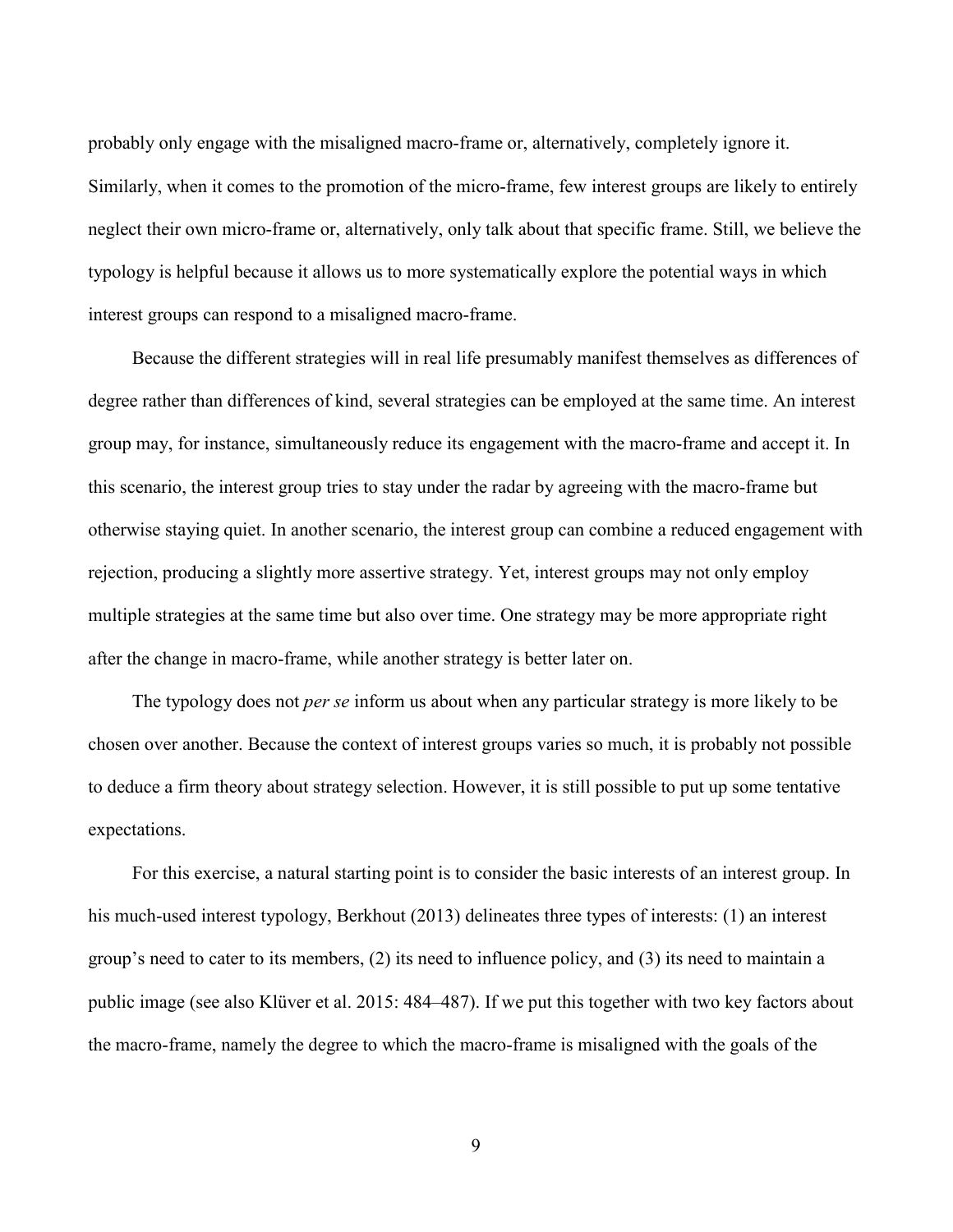interest group and the degree to which the macro-frame is hegemonic, we can sketch some rough potential outcomes.

In a situation where the macro-frame becomes both very misaligned and hegemonic, the public image of the interest group is almost inevitably and immediately scratched (De Bruycker 2019: 107– 108). As Berkhout (2013: 232) explains, a tainted image undermines the credibility of the interest group and therefore its ability to influence policy. While this is a problem not only in the short-term but also in the long-term, it is potentially fixable through micro-framing and heavy news engagement. However, more importantly, there is a real danger that stricter regulation is enacted along with the turnaround of the macro-frame. This is much worse because it is permanent. The interest group is not part of policy-making in the parliament, and it is therefore far more difficult for the interest group to revert a bad policy decision than a bad policy image. Moreover, a tainted image only poses a threat of stricter regulation, whereas the enactment of policy change by definition entails stricter regulation if the macro-frame changes. Hence, we should expect interest groups to put policy influence (2) before public image (3). Given budget constraints, the first response is therefore to throw all resources into policy influence and, in consequence, pursue the *exit strategy* (assuming fixed resources). Only when the immediate threat of stricter policy is avoided, the interest groups will turn to protect its public image and, therefore, turn to an *engagement strategy*. This is a prediction that De Bruycker (2019: 106–108) also makes in his study of interest group framing in the EU.

This means that the interest group entirely sidesteps the basic interest of its members (3), namely to promote the private interest (Berkhout 2013). However, members usually have nowhere else to go, and most of them will probably also acquiesce to the order of response by the interest group as avoiding stricter policy and a tainted public image is also in their long-term interest. However, the private interest is the *raison d'étre* of interest groups, and the interest groups will eventually – and as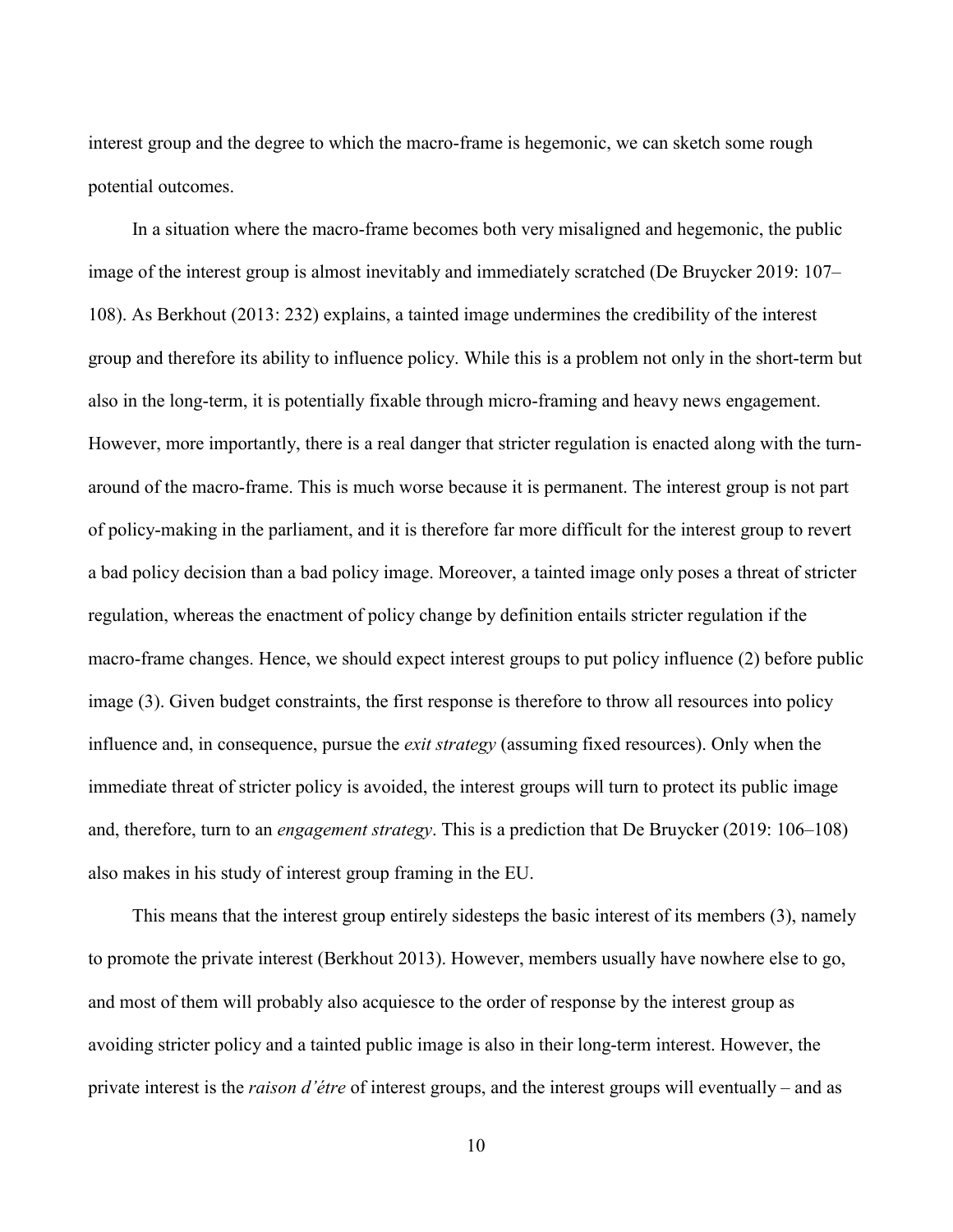soon as possible – return to its starting point and, therefore, adopt the *rejection strategy*. This sequence – with the rejection strategy last – is probably particularly pronounced for business associations (as opposed to public interest associations) because their private (economic) interest more often and more directly collides with the public (health, moral, or security) interest (Binderkrantz et al. 2015; Binderkrantz 2019). Some business associations might be able to use a frame that aligns their private interests with the public interests, as when a banking union emphasises the ramifications of stricter financial regulation for economic recovery (public interest) rather than the detrimental effects on its profits (private interest) (Binderkrantz 2019: 1). Yet, especially for a manufacturer (e.g., of pesticides, nuclear energy, alcohol, cigarettes) (Baumgartner and Jones 1993), there is probably little space to orchestrate a (fake) correspondence between its private interest and the public interest, since its survival relies on a market that the public interests invariably restrict (De Bruycker 2019). It is hard to make the case that stricter regulation of alcohol consumption somehow negatively affects the public interest.

This order of response obviously depends on how misaligned and hegemonic the turn in the macro-frame is. Our tentative expectations build on the premise that the macro-frame is very misaligned and very hegemonic. However, it does not have to be. If the macro-frame is either less misaligned or less hegemonic, avoidance and rejection become more realistic. Both strategies, but perhaps especially rejection, have the potential of changing the macro-frame to the benefit of the interest group in question. Finally, if the macro-frame is hegemonic, but not particularly misaligned, it may be more rational to simply accept the macro-frame as it is because it does not deviate too much from what the interest group wanted in the first place and because change will be so hard to accomplish.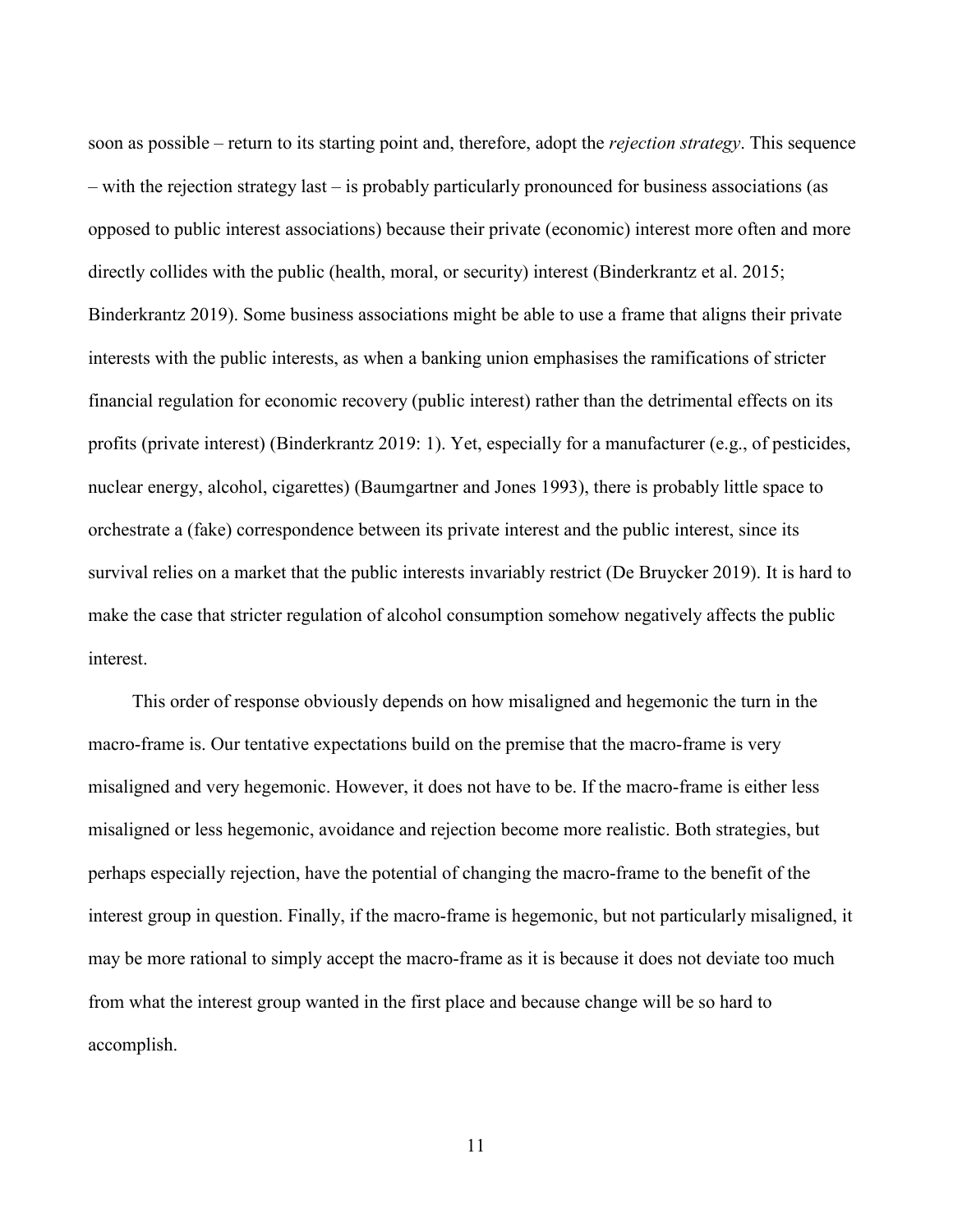#### **Research Design**

To test the use of the micro-frame typology in relation to a macro-frame, our research design needs to meet three conditions to be successful. A first requirement is to maximise variation on the macroframe. Ideally, the macro-frame has to shift from being relatively well-aligned with the goals of the interest group (i.e., to highlight the economic interests in alcohol production that directly align with the private, member-based interest of the interest group) to clearly misaligned and hegemonic (by emphasising the social, health, and moral hazards of alcohol consumption corresponding to the public health). Maximising the variation on the independent variable like this maximizes the opportunity to see the full variation on the dependent variable. As pointed out by King et al. (1994: 130), this is the appropriate case selection criteria when exploring a new argument such as ours.

The second requirement is a valid measurement of the micro-frame. To gauge the true interest group response to the change in the macro-frame, it is necessary to have an unmediated indicator on the communicative *intent* of the interest group. This is no easy task as it rules out the mass media as a source. The mass media normally aim to include multiple sources with conflicting viewpoints. Incidentally, this is why the dominant frame in the mass media is typically regarded as a good proxy of the macro-frame exactly because it captures the modal frame on an area (Baumgartner and Jones 1993: 50–51). Yet, conversely, if we relied on mass media reports to assess the interest group's micro-frame, we would run a serious risk of confusing the micro- and the macro-frame. Hence, we need a policy area with an interest group that consistently and publicly communicates its views on the issue outside the media.

The third requirement is that the interest group population has to be constant over time. Research shows that most interest group populations are not constant over time (Fisker 2015). Yet, if interest groups form and dissolve over the period under study, a change in the micro-frame of the interest group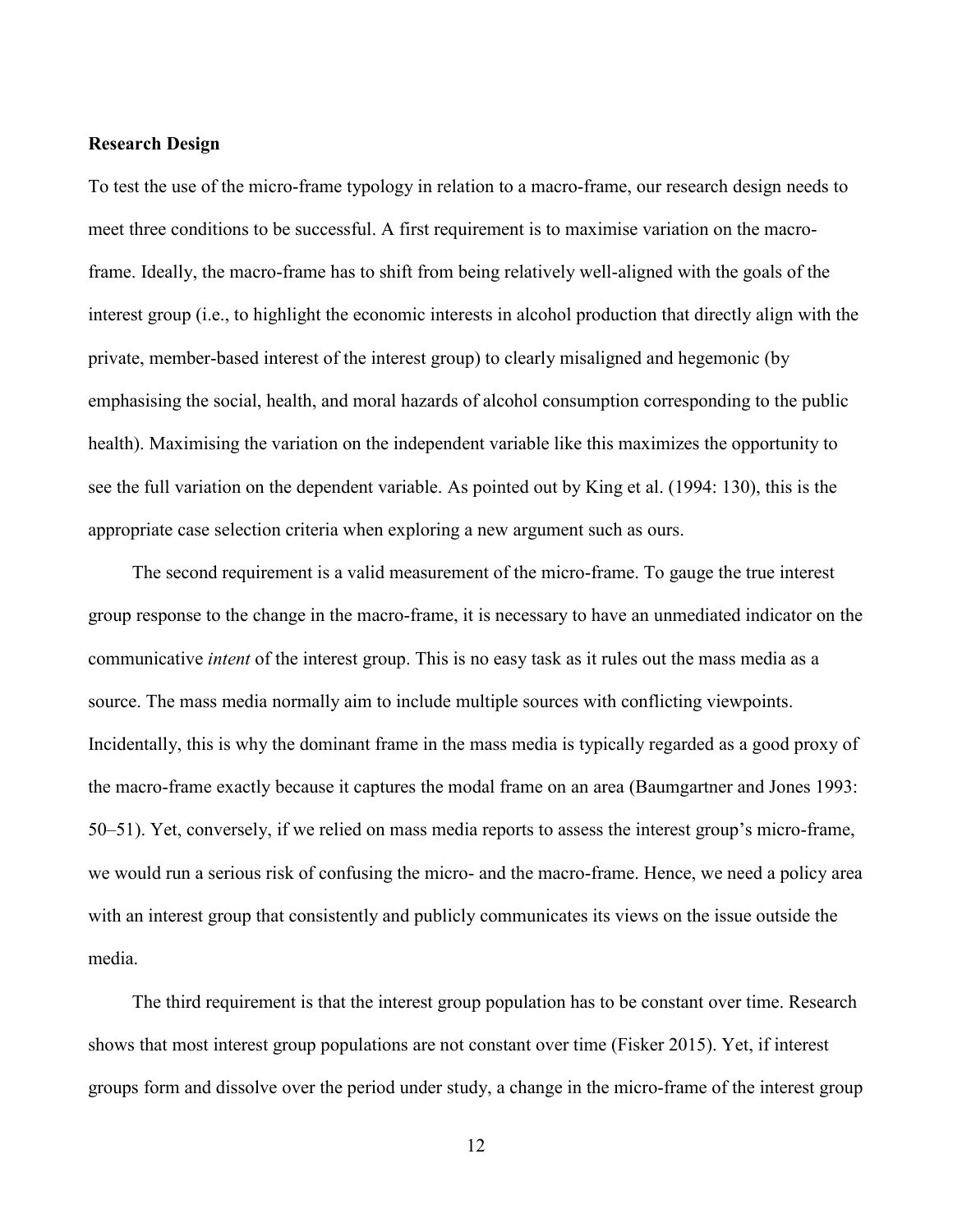may have to do with dynamics internal to the population more than a change in the macro-frame. The analysis would not be able to tell. Moreover, to avoid dynamics in advocacy coalitions (Mahoney 2007) and other dynamics internal to the interest group population, a population consisting of only a few interest groups would help the analysis.

Apart from identifying a case that fulfils these three criteria, we also have to consider how to study changes to the macro-frame. As explained by Baumgartner (2013), a change in a macro-frame is comparable to a paradigm shift, as conceptualized by Hall (1993). Consequently, a change in the macro-frame involves not only an altered discourse but also that actors come to favour new policies and that this actually spills over into new regulation, too. An analysis of a change in the macro-frame, in sum, involves studying (1) the discourse on the area, (2) the type of policy changes that actors call for, and (3) actual policy changes as legislated by the authorities.

#### **Case selection and data**

In order to test how macro-frames affect interest groups' micro-framing, we analyse the case of alcohol in Denmark from the late 1990s to the early 2010s. Denmark belongs to the cluster of countries that, historically, is best described as classic corporatist with a high degree of formal involvement of interest groups in the policy-making process (Binderkrantz and Christiansen 2015). With this privileged access to parliament and the bureaucracy, we should expect that Danish interest groups are not as involved and as experienced in public advocacy, that is, micro-framing, as they would have been in a more pluralist country with more open competition. Hence, if we find clear patterns in the micro-framing of the Danish interest groups and, hence, a sign of clear strategic behaviour, we should at least expect to be able to find the same patterns in more plural societies.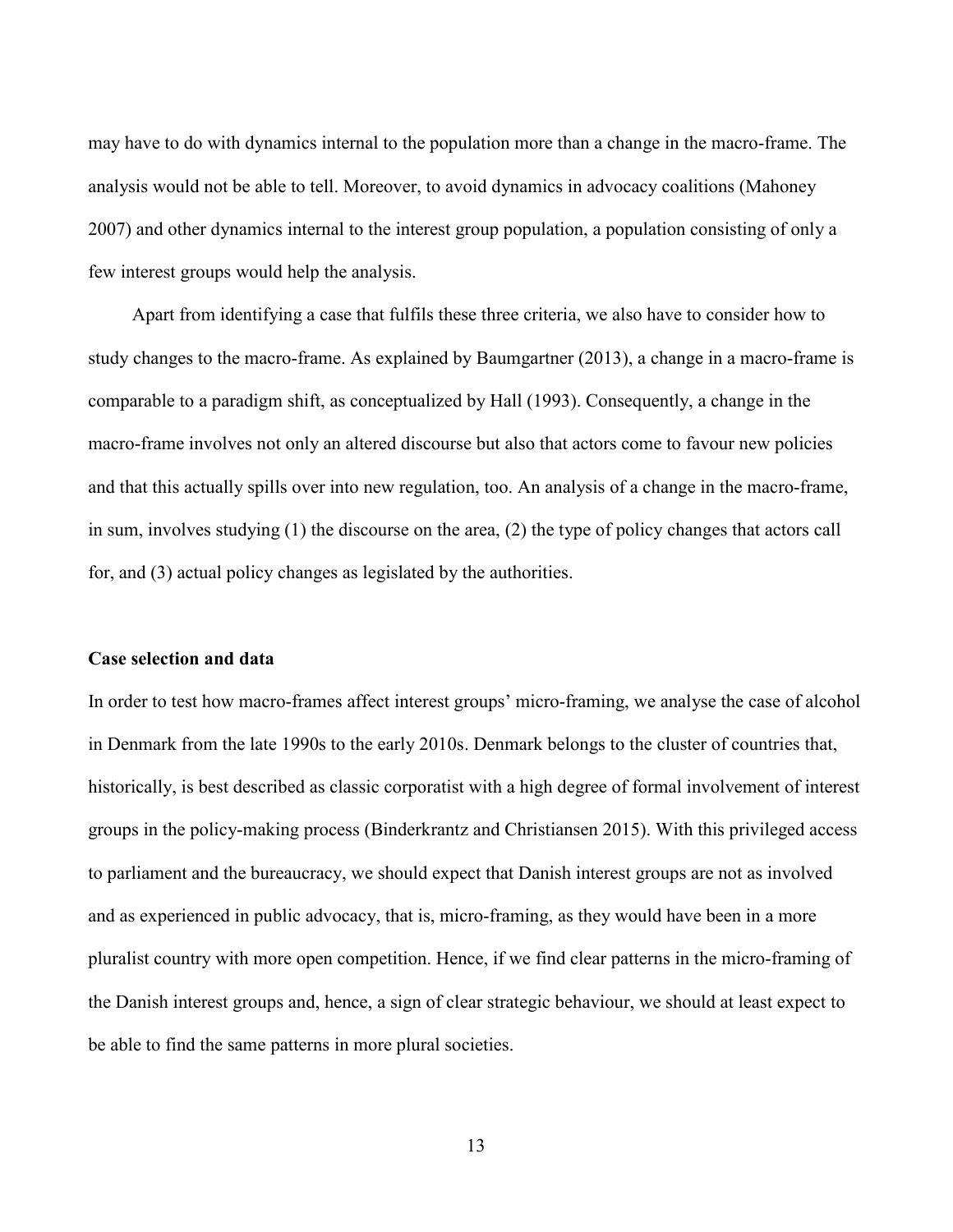The Danish case is appealing because it provides a major change in the macro-frame that was not initiated by the interest group, as explained below. This allows us a rather clear-cut case to study how the macro-frame influences an interest group's micro-frame. This fulfils our first case selection criteria. The area of alcohol is useful for analysis because its scope is fairly limited (in contrast to, say, integration of immigrants) and can be clearly defined over time. The area concerns production, marketing, and sale of alcoholic beverages as well as consumers' access to and consumption of these products. This clear demarcation also helps to identify the interest group population, which is rather stable over time. In Denmark, the Danish Brewers' Association ('Bryggeriforeningen') was established in 1899 and today represents 51 small and large breweries – Carlsberg being the most important – who employ about 3,500 people and produce 98 percent of all alcohol sold in Denmark. It is the most important, if not the only genuine, interest group on the area. This implies that the interest group population is very stable and consists of only one significant interest group, fulfilling our third case selection requirement.

A final reason for studying the Danish Brewers' Association is that it issues quite a large number of press releases and does so regularly ( $n = 257$ ). We have been able to collect them through a websearch engine ('Netarkivet', accessed through the Danish Royal Library) through which we visited the webpage of the Brewers' Association back to 2003. In this way, we have a direct, unfiltered measure of the micro-frame in fulfilment of our second criteria. These press releases can be used to measure an interest group's micro-framing because they are crafted and issued to be picked up by the media and to reach a large audience. Press releases are short and easy to draft and publish, and we can therefore expect them to be widely used. Studies using press releases are therefore becoming more widespread in party research (see, e.g., Sagarzazu and Klüver 2017), and they are slowly emerging also in interest group research (Boumans 2018). This is not to say that press releases provide the full picture of an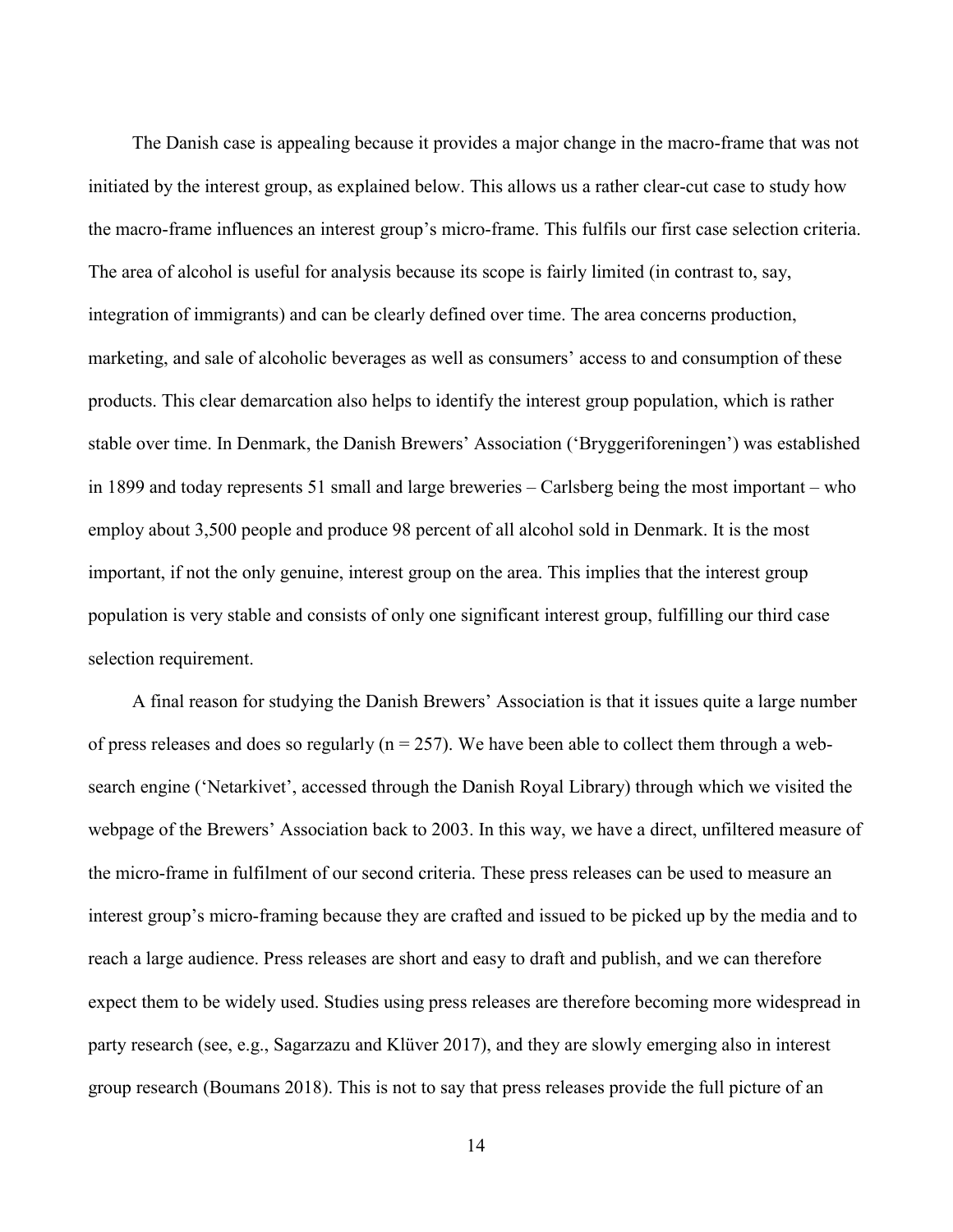interest group's public affairs strategy. An interest group probably also relies on personal connections to journalists. Yet, to get an issue across, we expect that a call to a journalist is usually supplemented with the issuing of a press release.

To measure the micro-frame, the press releases were content coded into nine categories: VAT, packaging, shopping at the German border (a major issue in Denmark, which has higher prices than Germany), marketing, organisation, VAT on products sold at the German border, nutrition, consumer, and social responsibility. We grouped the former six categories into a 'business frame' that reflects what is typically termed the narrow economic or private interests of the Brewers Association and the latter three into a non-business frame, which may be viewed as reflecting the public interests and, hence, a response to the 'danger frame' of the public agenda (cf. immediately below). Such a business vs health hazard and security separation is common in other framing studies (Baumgartner and Jones 1993; Euchner et al. 2013).

We operationalise *exit* as the absence of press releases (on any topic), and acceptance, rejection, and avoidance are distinguished by the content of a press releases. Moreover, we can see *exit* in newspaper articles if they do not mention the interest group as a participant in the debate. Press releases and/or media activity implies that the interest group is active in the debate, but we need content coding of press releases to determine how it engages. We operationalise *acceptance* as the press releases that focus on the macro-frame and accepts the danger frame, *rejection* as the press releases that focus on the macro-frame but rejects the danger frame and/or use the micro business frame, and *avoidance* as the press releases that focus on another topic than the danger and business frames.

As noted before, a change in macro-frame implies both a new public discourse and (calls for) new policies (Hall 1993; Baumgartner 2013). To measure the public discourse and calls for new policies, we collected and coded 645 articles from 1990 to 2013 from two major Danish newspapers,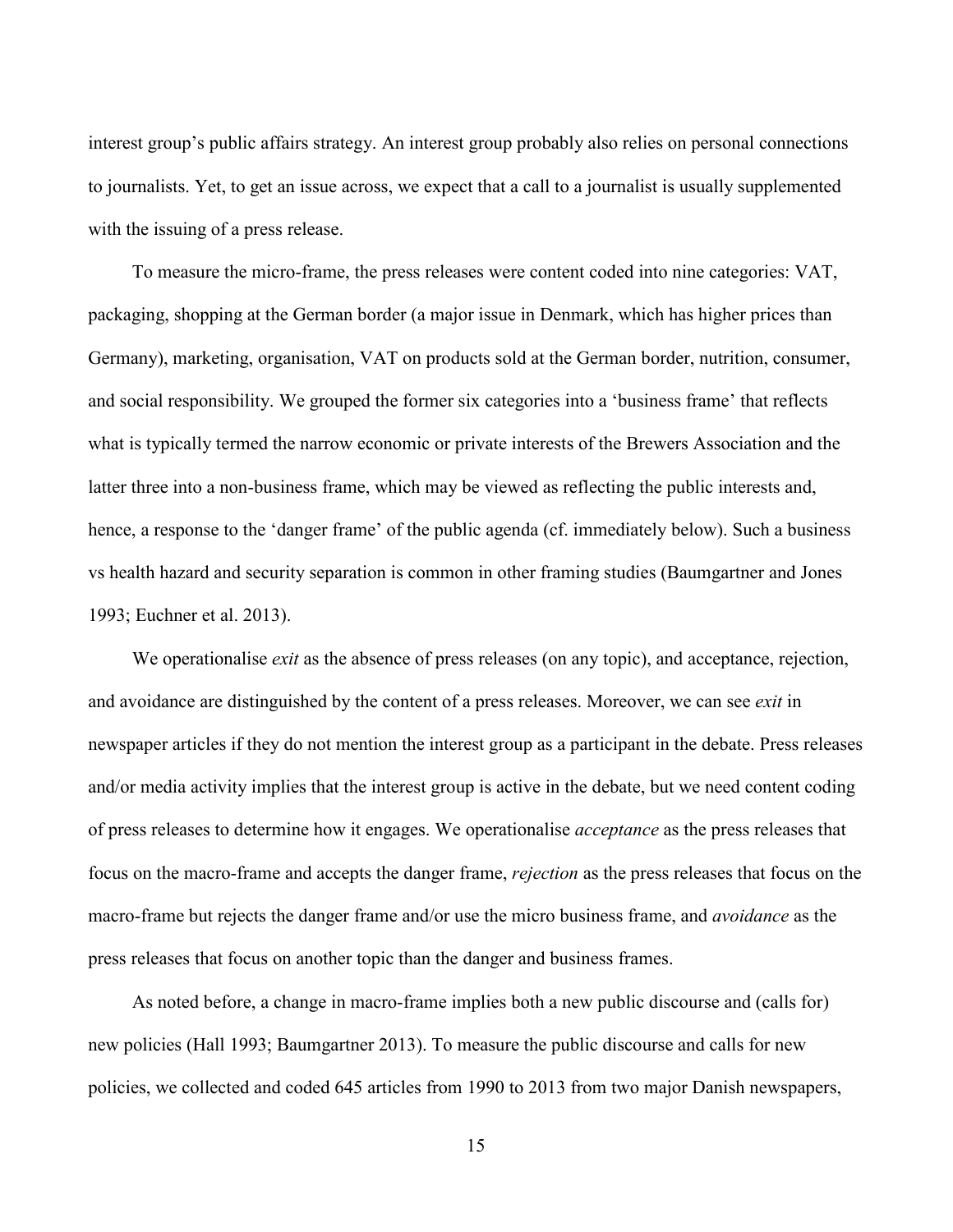Berlingske and Politiken. The first is considered to be leaning to the right and the latter to the left. We coded five possible topics: health topics (physical/mental health; physical/mental addictions; abuse of the addictive product; incurred health care costs), crime topics (any illegal activity, including illegal production, sale, or consumption; tax evasion; violence), moral topics (sinfulness; moral wrongdoing other than crime; objection against traditional morals), enterprise topics (any legal commercial activity and the regulation thereof, including the introduction of new products; taxes/tax revenue for the state; and profits from production and sale), and neutral topics (a residual category that includes topics that do not fit the previous four topics). We grouped the former three discourses into a danger frame (i.e., alcohol being a danger to a people's health, moral habitus, or society) and the latter two into a business frame (for a similar approach, see Euchner et al. 2013). We include the (relatively small) category of neutral topics here because they do not go against the interests of the Brewers' Association and, as such, do not require a strategic response. When it comes to the danger frame, it should be noted that health is by far the main component, while moral topics and crime topics make up only a small and rather constant proportion.

To measure the dominant preference for policy change expressed on the public agenda, we recorded the first policy goal mentioned in the article, that is, if the activity should be liberalised or restricted (or if the status quo should be maintained). Using the same articles, we also coded the first actor mentioned to analyse the degree of engagement of the interest group (the first dimension of micro-framing). To measure policy changes, we were inspired by previous alcohol policy coding (Brand et al. 2007) and searched the Danish national database on primary laws for all relevant legislation in the period of analysis. Relevant legislation includes regulation of drunk driving, VAT on alcoholic beverages, and consumer access to such beverages. Table A1 in the appendix provides an overview.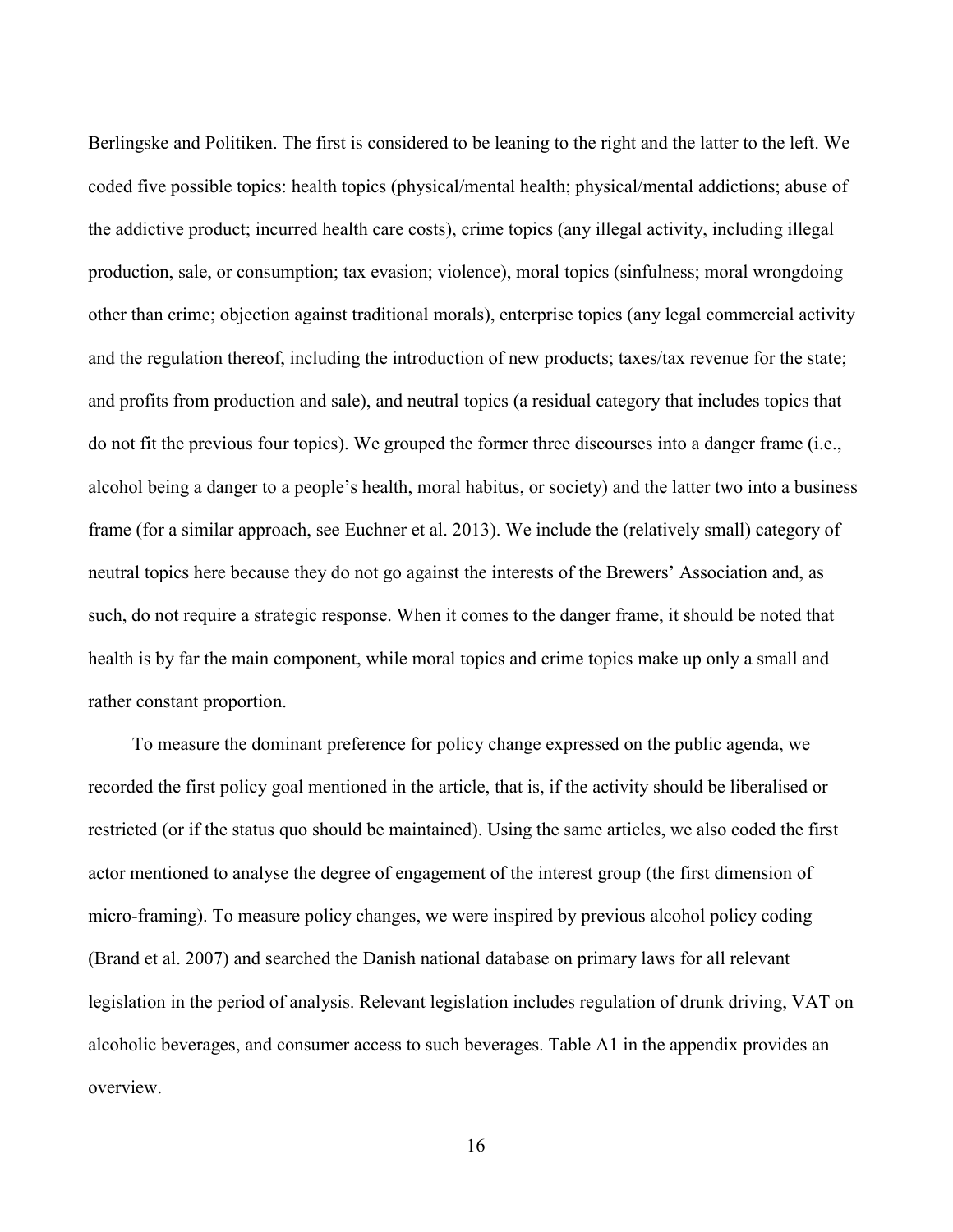#### **Empirical Analysis**

In the following, we will, first, describe the change in the macro-frame on alcohol in Denmark 1990– 2015. We will go through the three parts of the macro-frame, namely (1) the discourse, (2) calls for new policies, and (3) actual policy changes. After that, we analyse the micro-frame response of the Danish Brewers' Association and focus on the four strategies: (1) exit, (2) avoid, (3) reject, and (4) accept – as well as how they were combined synchronically and diachronically.

#### *Macro-frame I: the discourse*

The discourse in the macro-frame on alcohol in Denmark witnessed a dramatic development beginning in 2004–5 amidst a series of marked policy restrictions on the area (discussed below). Traditionally, Denmark has had a comparatively liberal alcohol policy (Butler et al. 2017: 165-166). In an international context, alcohol consumption reached a high of 11–12 litres per citizen (15+) in the early 1980s and stayed there. Yet, despite increasing international, scientific evidence of social and health risks of alcohol consumption and targeted focus from the WHO, Danish politicians did not consider this a problem, at least not until a survey that received intense media coverage revealed that 'Danish youngsters consume more alcohol, are more intoxication-oriented and experience more alcohol-related problems than other European youngsters' (Butler et al. 2017: 180). Suddenly, local evidence emerged, and this was a wake-up call that resulted in a sweeping change in Danish alcohol policy. Importantly, as this brief overview shows, this change was exogenous more than endogenous in the sense that the Brewers' Association did not falter or changed strategy and, hence, opened up for this change.

This change is immediately visible in our data on the discourse. Since the early 1990s, when our data begin, the discourse in the macro-frame has been almost equally divided between the business and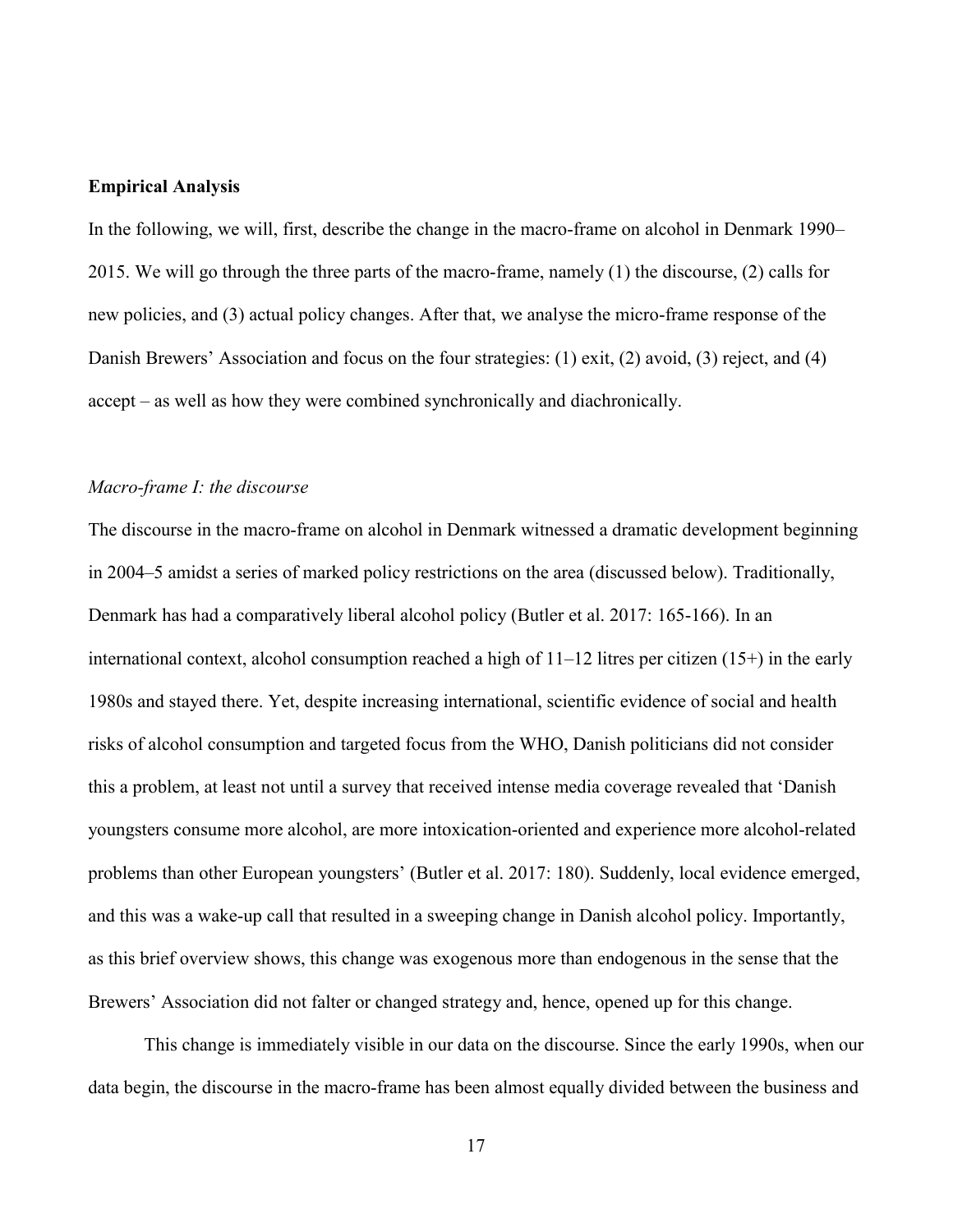danger frames. This is visible from the intertwined lines before 2004–5 in Figure 1A. However, suddenly, in 2004–5, the balance tips. The business frame virtually collapses, and the danger frame jumps upwards. This is a full-blown transformation of the discourse in the macro-frame against the interests of the alcohol industry. The macro-frame could hardly be more misaligned with the goals of the alcohol industry. For the next 10 years or so until 2015, the non-business discourse in the macroframe remains dominant, although it is also worth observing that the dominance tapers somewhat off after a few years. In the early years after the shift, the macro-frame is both very misaligned and hegemonic, while the macro-frame in the latter part remains misaligned but arguably somewhat less hegemonic.

#### [Figure 1]

#### *Macro-frame II: calls for policy change*

To further substantiate the macro-frame transformation, we look at preferences expressed in the mass media for liberalisation, restrictions, and status quo on the alcohol area (see also Figure A1 in the online appendix). From a situation until 2003–4 when calls for liberalisation and restrictions were somewhat at par, media stories become almost entirely focused on restrictions to alcohol after 2003–4. The call for restrictions takes a steep, quick climb and continues to rise for the rest of the period. Meanwhile, the call for liberalisation moves to a persistently low level, and the call for the status quo drops even further. Hence, also on this indicator, we see how the macro-frame abruptly turns against the interest of the alcohol enterprise in 2004–5.

#### *Macro-frame III: actual policy change*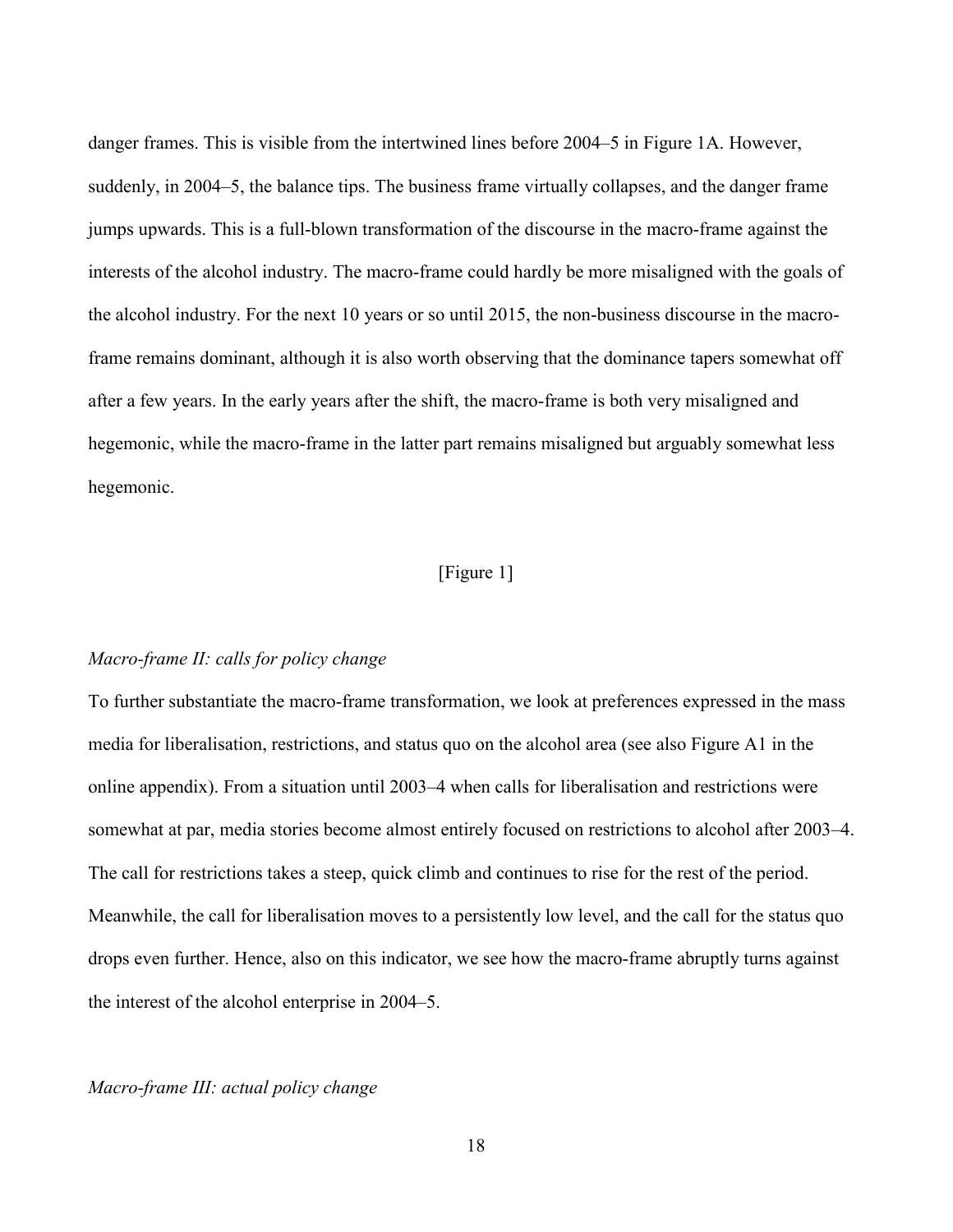This change in the discourse towards especially health and call for restrictions coincides with a large shift in the policy regulation of the alcohol area. Before the early 2000s, regulation of consumers' access to alcohol is very limited, and new legislation is mostly directed at offering publicly funded treatment to alcoholics. This changes rather quickly in the early 2000s. Legislation is introduced to limit the access to alcohol in bars and pubs (see also Table A1 and Figure A2 in the online appendix), beginning in 2002 with the introduction of wider legal opportunities for the police to withdraw the liquor license to a bar that does not serve alcohol in an appropriate way. In 2004, the change intensifies with an increase in the legal age from 15 to 16 years to buy alcohol in shops and groceries. Moreover, restrictions are introduced to the access to use bars for private functions. In particular, alcohol sale becomes prohibited if the host is under 18 years old. At this time, booking a bar was a very common way of celebrating a birthday for young people. Moreover, soft drinks mixed with alcohol with an alcohol level equivalent to a beer were very popular among young people, and the increase in VAT in 2004 therefore intends to limit the sale. Meanwhile, and also as a clear sign of the anti-alcohol turn, the punishment for drunk-driving as well as for causing accidents through drunk-driving is increased markedly in two steps in 2005. First, the maximum penalty for inadvertent manslaughter or damage to a person while driving drunk is increased. Second, an unusually high fine for drunk-driving is introduced that is equivalent to the offender's monthly salary multiplied by his/her blood alcohol level. Hence, through several measures, the regulation of access to and consumption of alcohol is severely restricted in 2004–2005. Hence, 2004–7 marks a concentration of policy changes. After a few years of rest, a second wave of policy change emerges in 2010–2013.

Summing up, the macro-frame sees a paradigmatic change in 2004–5. This includes both a largescale change in the discourse and regulatory environment. After a few years, however, things revert towards normal, at least in terms of the discourse, which becomes less misaligned and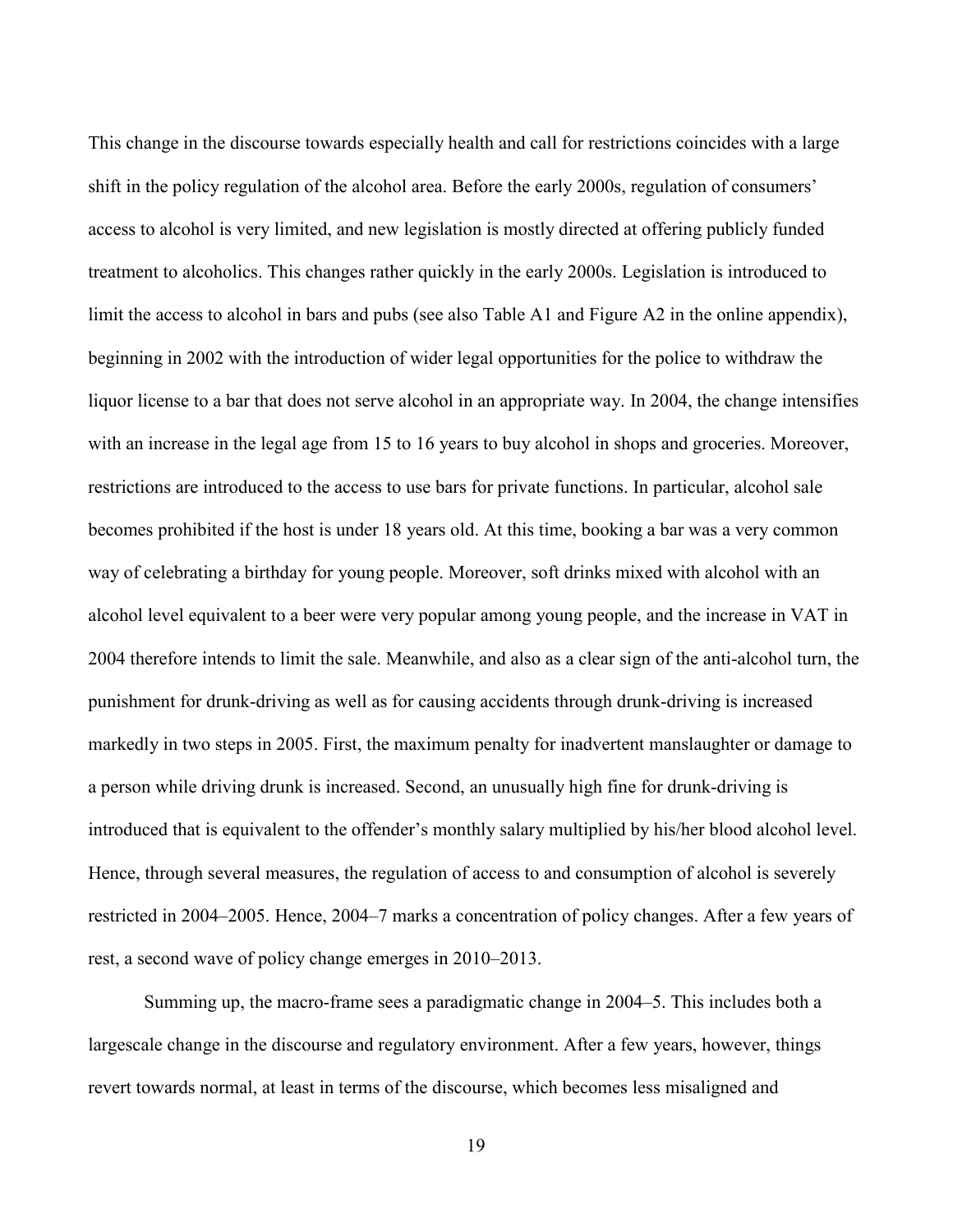hegemonic. Overall, with these large changes in the macro-frame, we should expect to see a clear subsequent change also in the micro-frame of the Danish Brewers' Association. We will analyse this in the following.

#### *Micro-frame I: degree of engagement – stay or leave?*

The clear change in the macro-frame provides a perfect testing ground to see how interest groups adjust their micro-framing to the macro-frame. How did the Danish Brewers' Association react to the hostile turn of the macro-frame?

Beginning with our first dimension of interest groups' framing strategy, which focuses on the degree of engagement, the fat black line in Figure 1B represents the presence of commercial actors – the Danish Brewers' Association and its members – in the media compared to experts (dashed line), users (dotted line), and social-medical actors (dash-dotted line). Before the change in the macro-frame in 2004–5, commercial actors have a steady and even slightly increasing presence in the media during the 1990s and early 2000s. They are in the media far more often than users or social-medical actors but still substantially less than experts are. However, with the change in the macro-frame in 2004–5, the commercial actors clearly retreat and remain much more silent on the issue in the remaining period. Meanwhile, experts pervade the media. This would suggest that commercial actors partly use the exit strategy (rather than the avoidance strategy, in which they remain as active as before) by toning down their presence, although without leaving the area entirely. Before 2005, their average presence in the media is 15.4 percent, and after 2005, their presence is down at 10.2 (this difference is statistically significant at  $p < 0.05$ ).

#### *Micro-frame II: type of engagement – reject or accept?*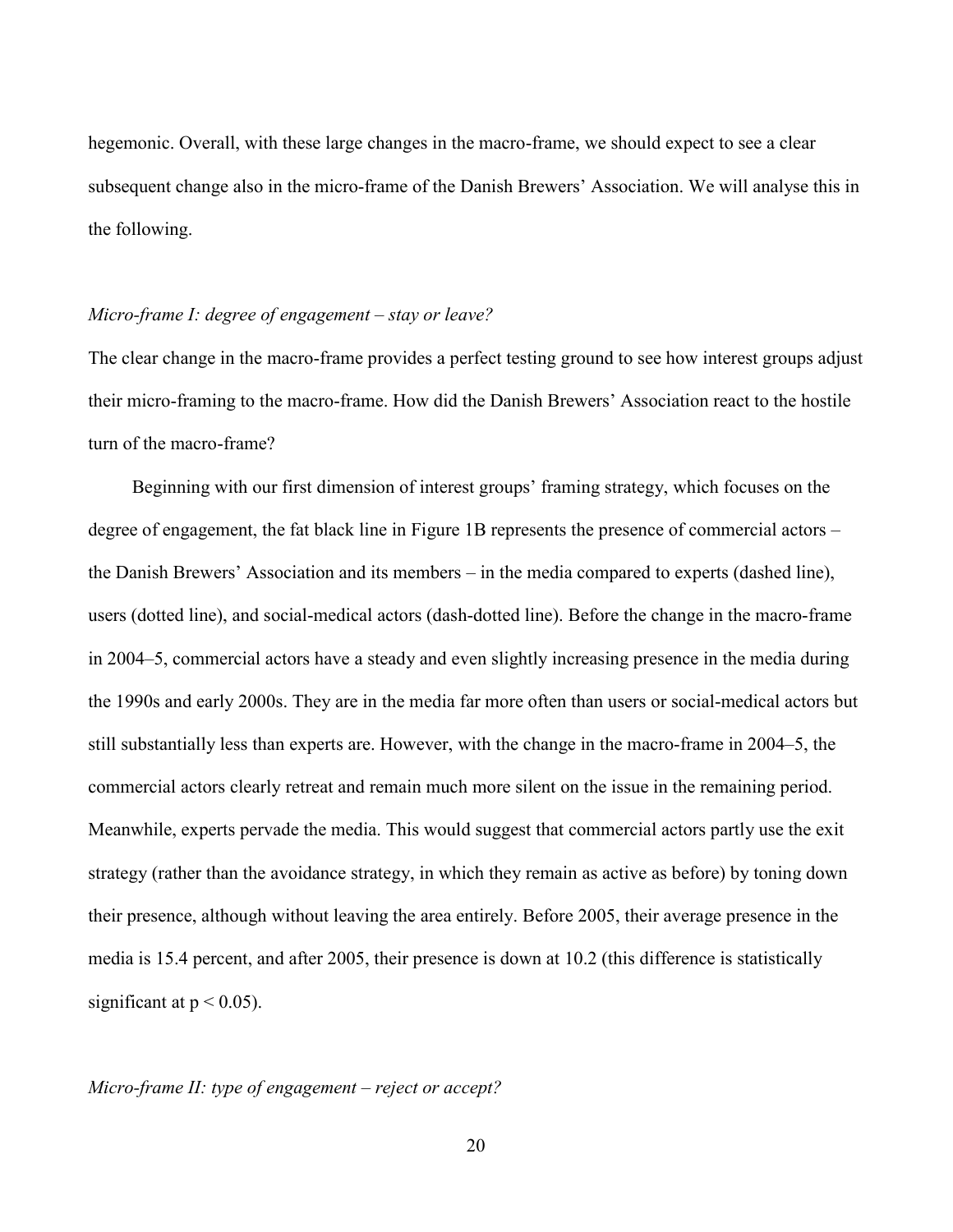Parallel to this partial exit, the Danish Brewers' Association – within the boundaries of its reduced engagement with the issue – immediately changes its approach to the issue. As is visible in Figure 1C, in its own press releases, it promotes a business frame until about 2006. During this period, it spends 64.6 percent of its press releases on the frame, while it only spends on average 18.8 percent of its press releases on the danger frame. However, in 2007, the Danish Brewers' Association follows the switch in the macro-frame and almost entirely leaves the business frame and adopts the danger frame. For the next five years, the business frame makes up only 36.9 percent of its engagement with the issue, while the danger frame jumps to 57.3 percent. These changes in the use of the frames are statistically significant ( $p < 0.05$ ).

The Danish Brewers' Association maintains the danger frame, which is consonant with the new macro-frame but counter to its own long-term interests, until the macro-frame begins to regress towards its previous longer-term trend (see Figure 1A) where the business and the danger frames again carry a more equal weight. At this point – after having focused on the danger frame for about five years – the balance shifts again, and the Danish Brewers' Association returns to predominantly promoting a business frame. Back where it began, it spends 55.9 percent of its engagement on the business frame and only 34.1 on the danger frame. The change back to the old pattern is statistically significantly different from the levels in the period  $2008-2012$  ( $p < 0.05$ ).

These changes in the micro-frame are very visible if we look closer at the content of the press releases issued by the Danish Brewers' Association. Before 2005, the press releases are very much focused on reducing VAT on beverages. The press releases refer to the illegal market, which, according to the Danish Brewers' Association, can only be eliminated by making legal purchases cheaper and thereby more attractive to users. Hence, several press releases simply describe the problem with the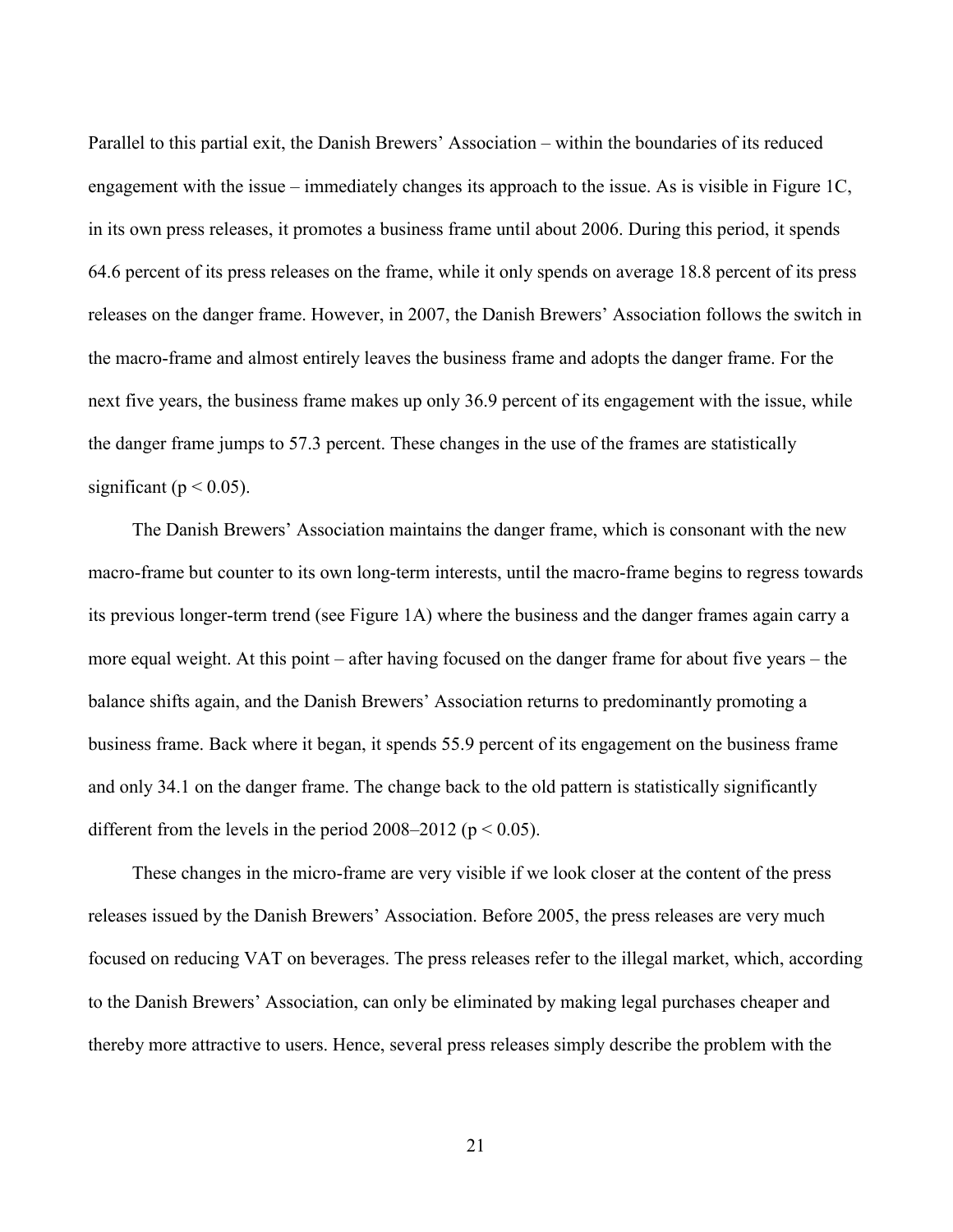illegal market in the following way: "Illegal trading with beer and soft drinks is becoming a national sport…" (October 2005).

In 2006, the Danish Brewers' Association begins to issue press releases of a very different kind. The press releases are now focused narrowly on 'the limits to alcohol consumption, the unacceptable behaviour connected to excessive alcohol consumption including drink driving, and the need to keep a steady focus on the 15 percent of the population that drinks too much" (December 2006). In other press releases, the Danish Brewers' Association urges consumers – particularly youngsters – to use their common sense (August 2007). The CEO of the Danish Brewers' Association, Niels Hald, frequently calls for further steps to stem alcohol consumption among children and young people. That said, the Danish Brewers' Association repeatedly leaves it to the parents (rather than the beer producers) to take on the responsibility for their kids' alcohol habits.

#### *Micro-frame: A two-pronged and two-staged strategy*

The framing strategy employed by the Danish Brewers' Association is two-pronged and two-staged. It is two-pronged in the sense that the Danish Brewers' Association at the same time retreats on the issue, using a partial exit strategy, and employs an acceptance strategy, embracing the danger frame. It is twostaged in the sense that the Danish Brewers' Association first acts as a frame taker by closely trailing the macro-frame, even when it dramatically turns against its long-term interests. However, after a while, the interest group gradually returns to its preferred business frame, essentially reverting to the role of (aspirational) frame giver, although the overall activity level remains depressed.

This two-pronged and two-staged strategy corresponds to our theoretical framework based on the basic interests of interest groups, namely to (1) influence policy, (2) uphold a public image, and (3) cater to the members (Berkhout 2013). With such a severe and abrupt change in the macro-frame, it is,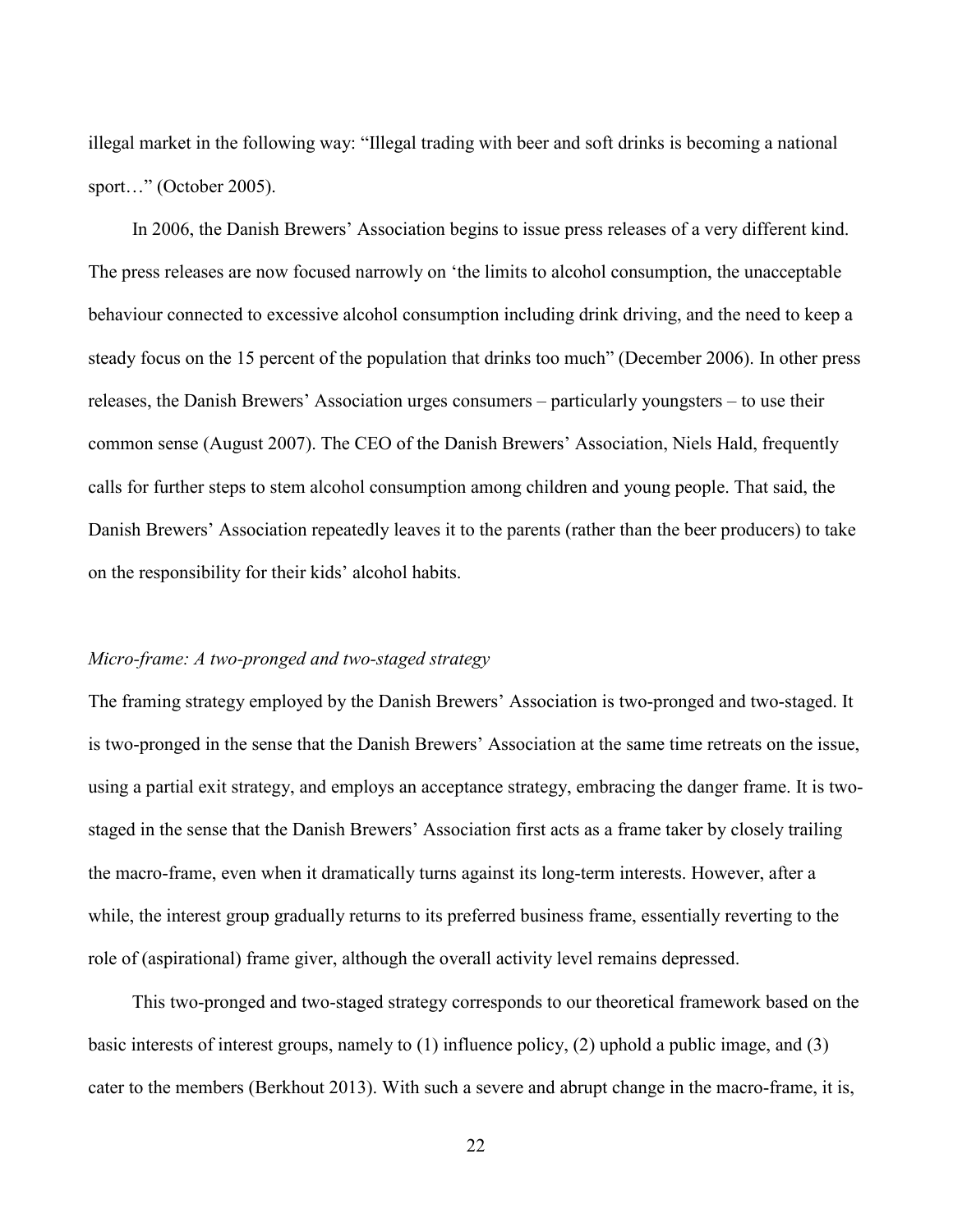on the one hand, no surprise that the Danish Brewers' Association is unprepared to maintain its solid presence in the media and wholeheartedly embrace the new hostile danger frame. Based on the presumption that the dominance of the danger frame jeopardises future sales revenues, further pushing this frame militates against its long-term interests. This means that, on the one hand, staying quiet appears reasonable. Moreover, it resonates with the idea that the Brewers' Association puts the risk of a permanently stricter policy first and allocates most of its resources to avoid this. Yet, on the other hand, the Brewers' Association as a minimum had to show to policy-makers and the public that it shares the concerns being raised as part of the new frame. Not adhering to the new macro-frame might provoke further restrictive policy measures in the shorter run against its interests as this may be seen as provocative and untimely. Moreover, by accommodating the concerns raised in the danger frame, the Brewers' Association protects its public image. The result is a combined exit and acceptance strategy, which is then substituted for a combined exit and avoidance strategy after the smoke of the major reforms in the mid-2000s has settled and the Brewer Association returns to cater to its members' private interests. Hence, in correspondence with our theoretical framework, when an interest group enters the enemy's turf, it appears to put policy (1) before its public image (2) and only cater to its members (3) when policy and image is not severely threatened.

#### **Conclusion**

The analysis underlines the analytical value of thinking about how macro-frames constrain the microframes of interest groups. We presented a typology of strategic responses to misaligned macro-frames (i.e., macro-frames that go against the goals of an interest group) as well as a case study that allowed us to assess the merits of the typology and test tentative expectations on the sequence of micro-framing. In our study, the new macro-frame was both very misaligned and hegemonic. This was especially true in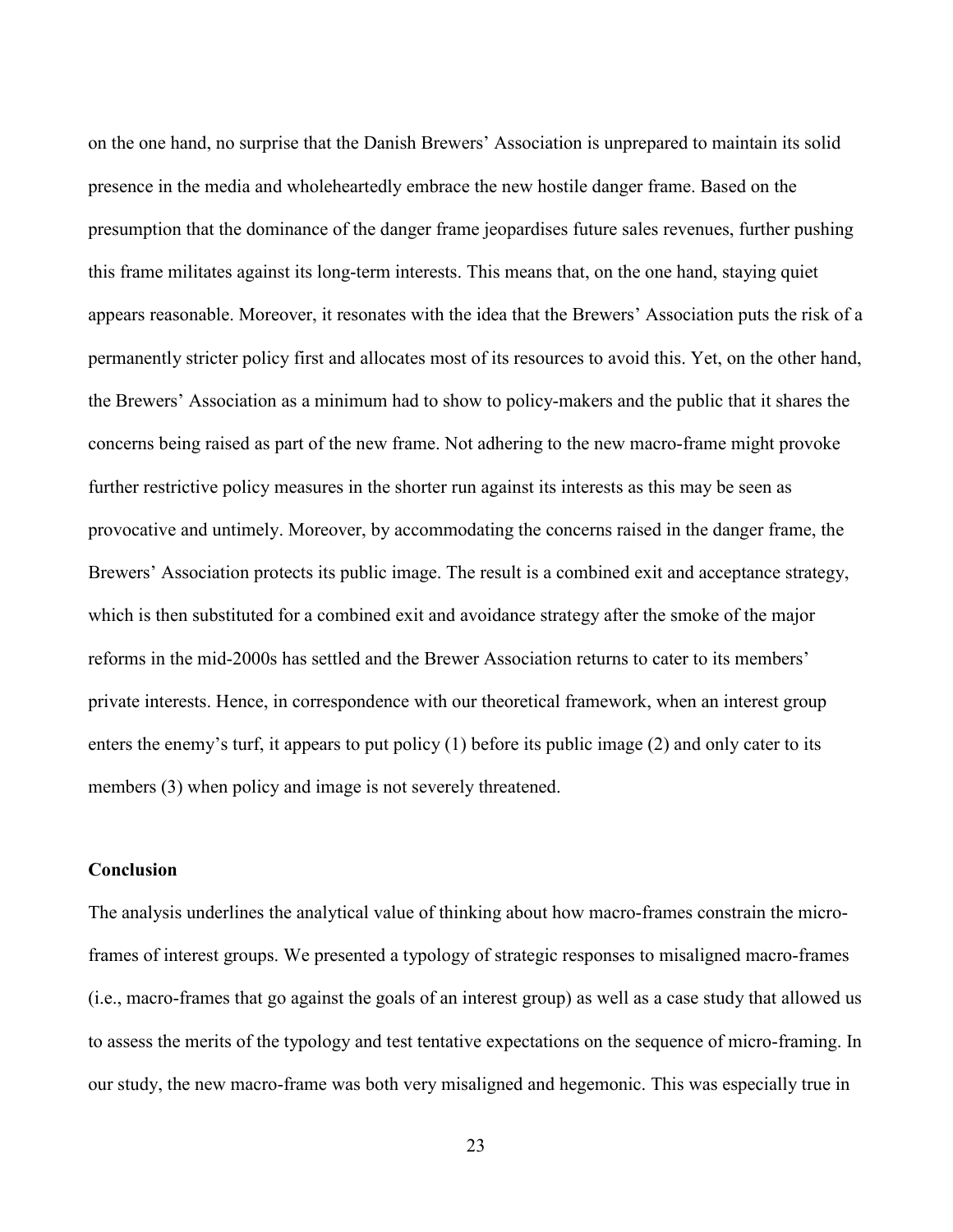the first period after the break, after which the macro-frame became less hegemonic, although still misaligned. In line with the discussion in the theory section, the combination of a misaligned and hegemonic macro-frame led the Danish Brewers' Association to adopt both an exit and acceptance strategy. At first, they used the micro-framing strategy to avoid stricter regulation and protect their public image. Later on, with a less hegemonic macro-frame, avoidance became more prominent but still in combination with exit. As soon as this became possible, the interest groups switched to its core strategy, namely to advance its members' private interests. Hence, our analysis touches on a classic conflict for interest groups, namely on how to navigate when private and public interests collide. To us, our findings suggest that our framework not only allows us to categorise micro-frame strategies based on this private-public distinction but also allows us to begin to understand what drives the choice of strategies.

#### **References**

- Bale, T., Green-Pedersen, Christoffer, Krouwel, Andre, Luther, Kurt, and Nick Sitter (2010) 'If you can't beat them, join them?, *Political Studies* 58.3: 410-26.
- Baumgartner, F. and Jones, B. (1993) *Agendas and Instabilities in American Politics*, University of Chicago Press.

Baumgartner, F. (2013) 'Ideas and policy change', *Governance* 26.2: 239-58.

Baumgartner, F. and Mahoney, C. (2008) 'The two faces of framing', *European Union Politics* 9.3: 435-49.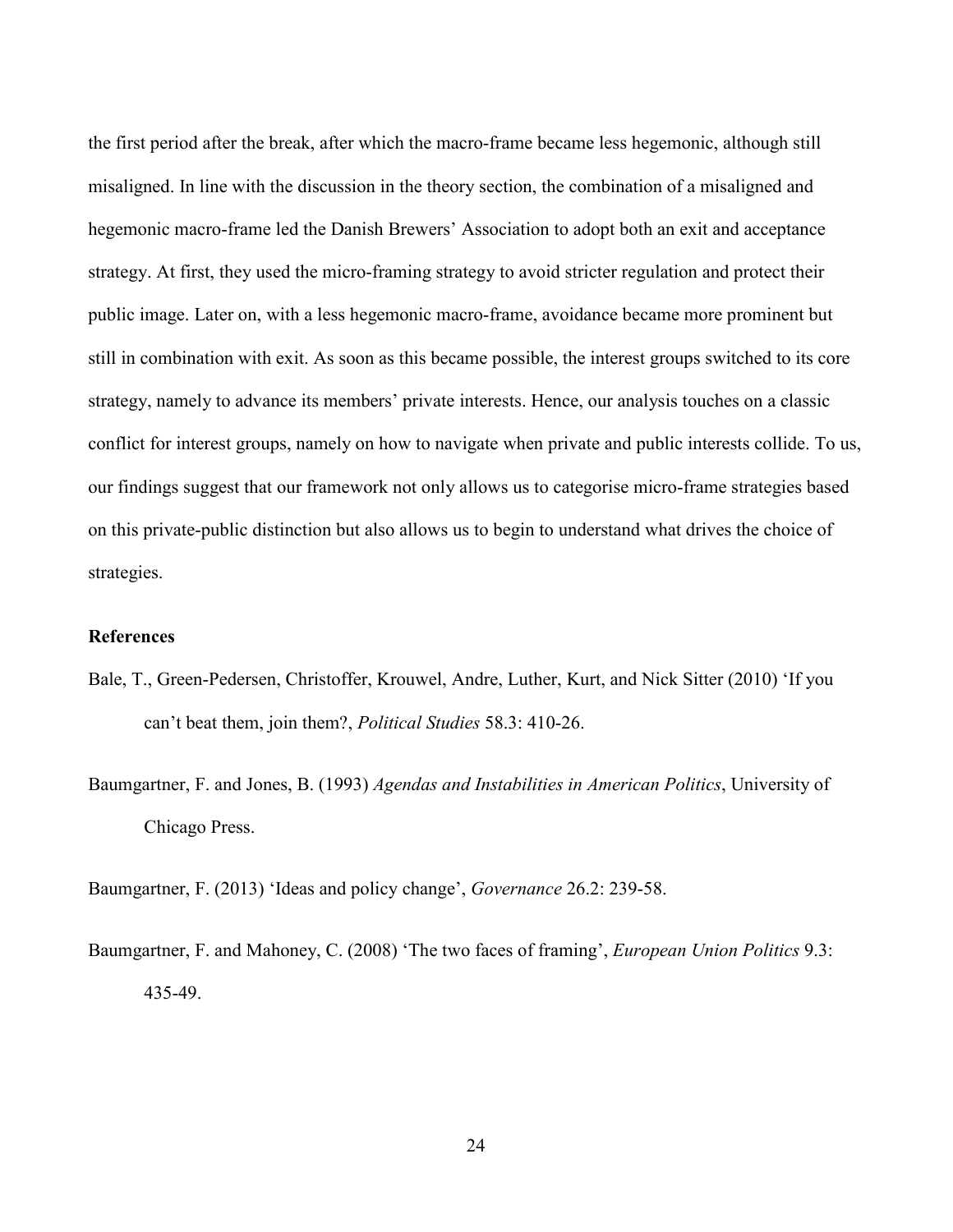- Berkhout, J. (2013) 'Why interest organizations do what they do', *Interest Groups & Advocacy* 2.2: 227-50.
- Binderkrantz, A. (2019) 'Interest group framing in Denmark and the UK: membership representation or public appeal?', *Journal of European Public Policy*, DOI: [https://doi.org/10.1080/13501763.2019.1599041.](https://doi.org/10.1080/13501763.2019.1599041)
- Binderkrantz, A. and Christiansen, P. (2015) 'From classic to modern corporatism', *Journal of European Public Policy* 22.7: 1022-39.
- Binderkrantz, A., Christiansen, P., and Pedersen, H. (2015) 'Interest group access to the bureaucracy, parliament, and the media', *Governance* 28.1: 95-112.
- Boumans, J. (2018) 'Subsidizing the news?', *Journalism Studies* 19.15: 2264-82.
- Brand, D. et al. (2007) 'Comparative analysis of alcohol control policies in 30 countries', *PLOS Medicine* 4.4: e151. https://doi.org/10.1371/journal.pmed.0040151
- Bruycker, I. De (2019) 'Blessing or curse for advocacy?', *Political Communication* 36(1): 103–26.
- Butler, S., Elmeland, K. Thom, B., and Nicholls, J. (2017) *Alcohol, Power and Public Health: A Comparative Study of Alcohol Policy*. London: Routledge.
- Daviter, F. (2009) 'Schattschneider in Brussels: how policy conflict reshaped the biotechnology agenda in the European Union', *West European Politics* 32.6: 1118-39.
- Entman, R. (1993) 'Framing: toward clarification of a fractured paradigm', *Journal of Communication* 43.4: 51-58.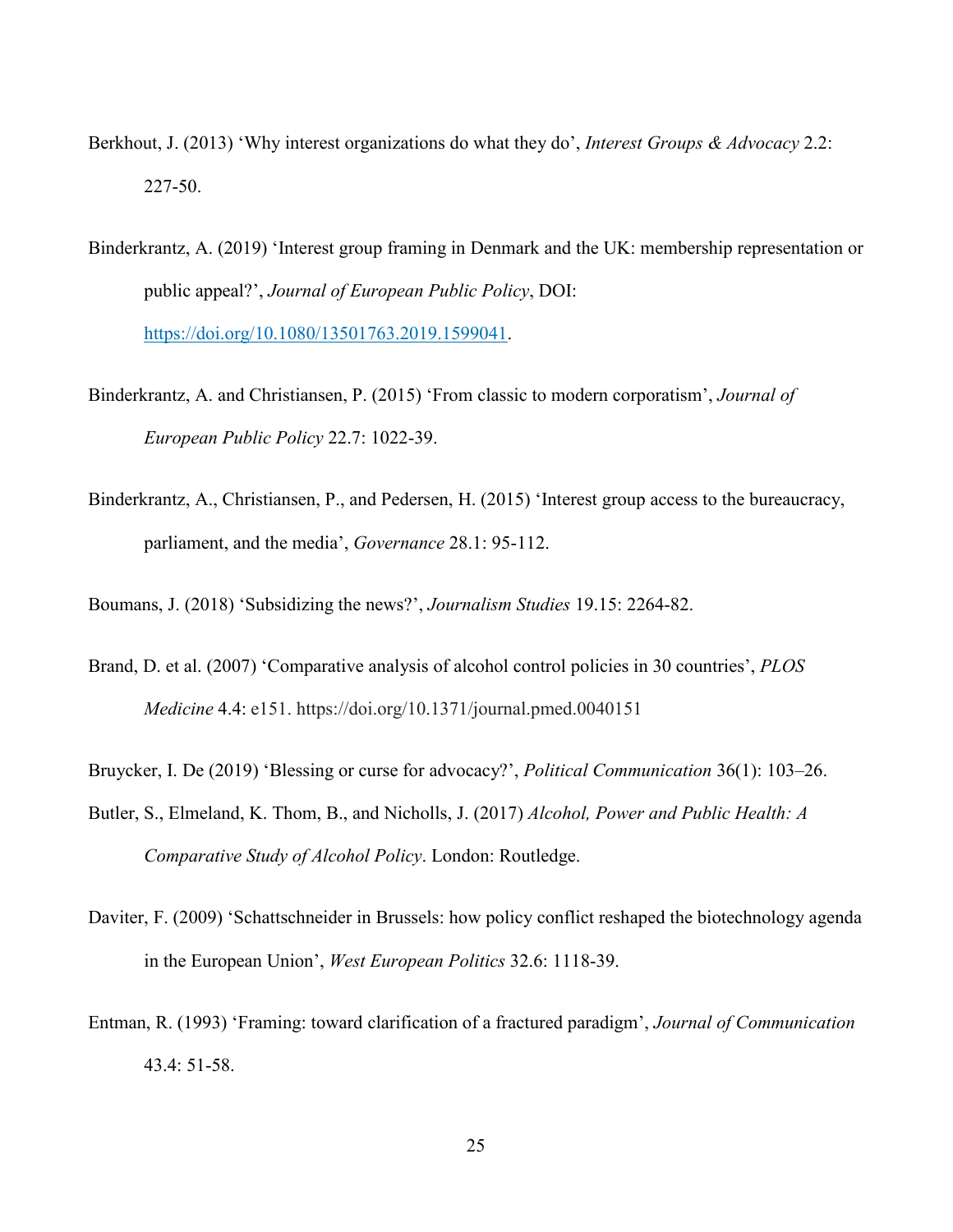- Euchner, E.-M., Heichel, S. Nebel, K., and Raschzok, A. (2013) 'From "morality" policy to "normal" policy', *Journal of European Public Policy* 20.3: 372-89.
- Fisker, H. (2015) 'Dead or alive? Explaining the long-term survival chances of interest groups', *West European Politics* 38.3: 709-29.
- Hall, P. (1993) 'Policy paradigms, social learning, and the state: the case of economic policymaking in Britain', *Comparative Politics* 25.3: 275-96.
- King, G., Robert, K., and Verba, S. (1994) *Designing Social Inquiry*. Princeton: Princeton University Press.
- Klüver, H., Mahoney, C., and Opper, M. (2015) 'Framing in context: how interest groups employ framing to lobby the European Commission', *Journal of European Public Policy* 22.4: 481-98.
- Mahoney, C. (2007) 'Networking vs. allying: the decision of interest groups to join coalitions in the US and the EU', *Journal of European Public Policy* 14.3: 366-83.
- Meguid, B. (2008) 'Competition between unequals: the role of mainstream party strategy in niche party success', *American Political Science Review* 99.3: 347-59.
- Miller, M. and Reichert, B. (2001) 'The spiral of opportunity and frame resonance', in S. Reese, O. Gandy, and A. Grant (eds.), *Framing Public Life*, Mahwah: Lawrence Erlbaum Associates.
- Riker, W. (1996) *The Strategy of Rhetoric. Campaigning for the American Constitution*. New Haven: Yale University Press.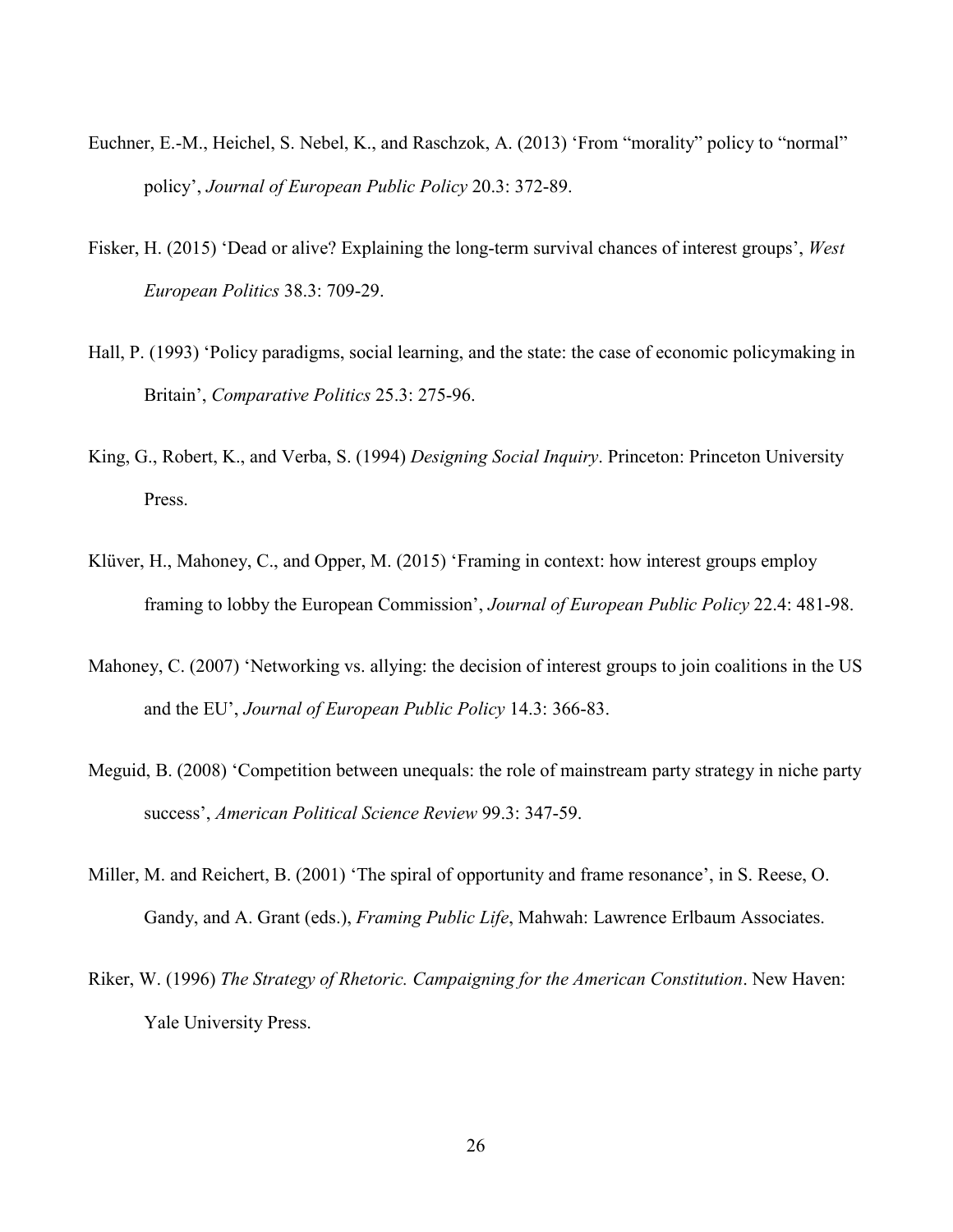Sagarzazu, I. and Klüver, H. (2017) 'Coalition governments and party competition: political communication strategies of coalition parties', *Political Science Research and Methods* 5.2: 333-49.

Schattschneider, E. (1960) *The Semisovereign People*, New York: Hold, Rinehart, and Winston.

Sigelman, L. and Buell, E. (2004) 'Avoidance or engagement? Issue convergence in US presidential campaigns 1960–2000', *American Journal of Political Science* 48.4: 650-61.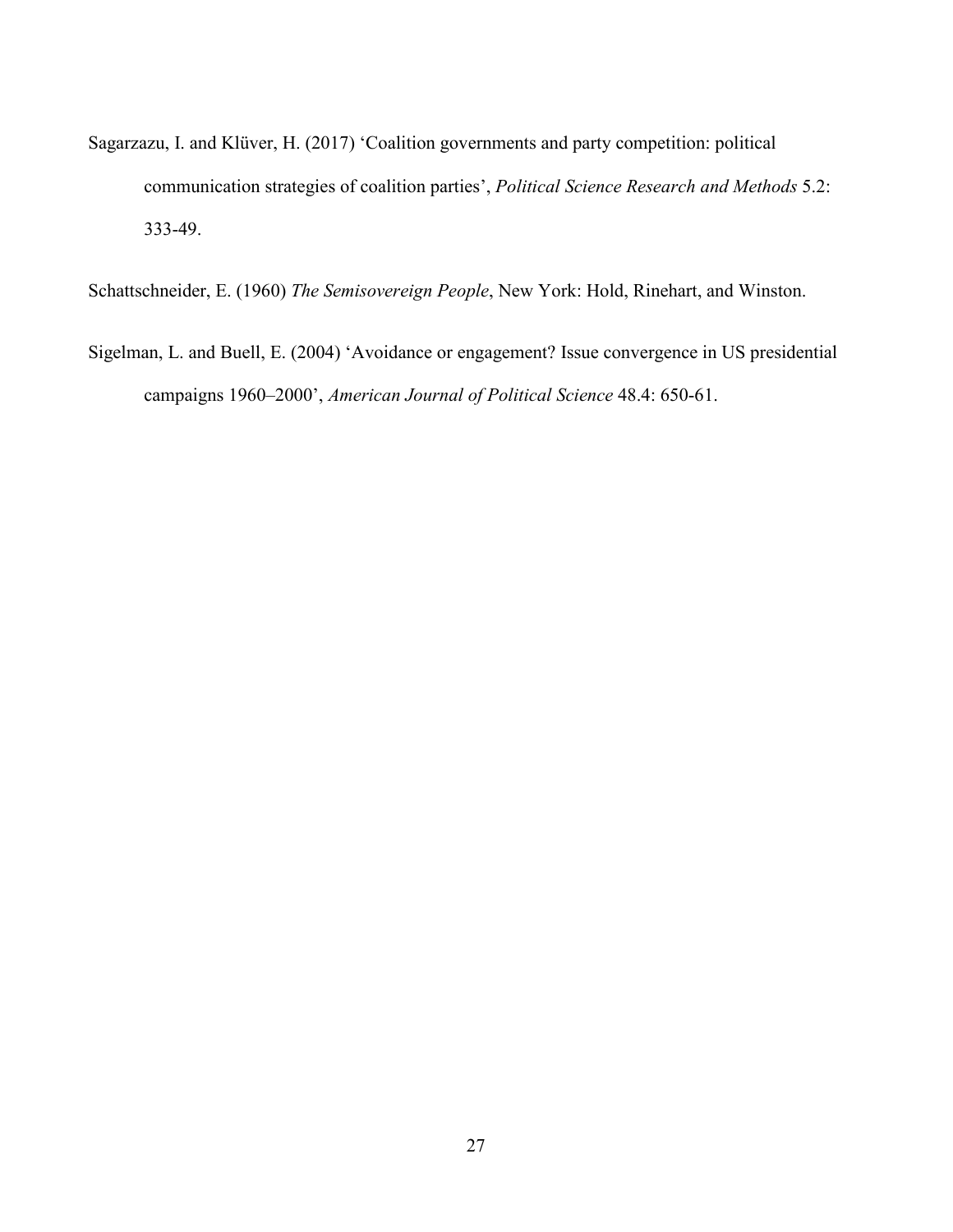#### Words: 7700

Supplemental data for this article can be accessed at … (publisher provides doi).

Carsten Jensen is a professor at Department of Political Science at Aarhus University  $(carsten@ps.au.dk).$ 

Henrik Bech Seeberg is an associate professor at Department of Political Science at Aarhus University [\(h.seeberg@ps.au.dk\)](mailto:h.seeberg@ps.au.dk).

Address of correspondence: Department of Political Science at Aarhus University, Bartholins Alle 7, 8000 Aarhus C, Denmark, c/o: Carsten Jensen [\(carstenj@ps.au.dk\)](mailto:carstenj@ps.au.dk).

Acknowledgements: The authors would like to thank the reviewers and editors for comments on the manuscript in addition to Arco Timmermans, Helene Helboe Pedersen, and Anne Binderkrantz and participants at the MPSA in 2018. The study was funded by the Independent Research Fund Denmark (grant number 1317-0005).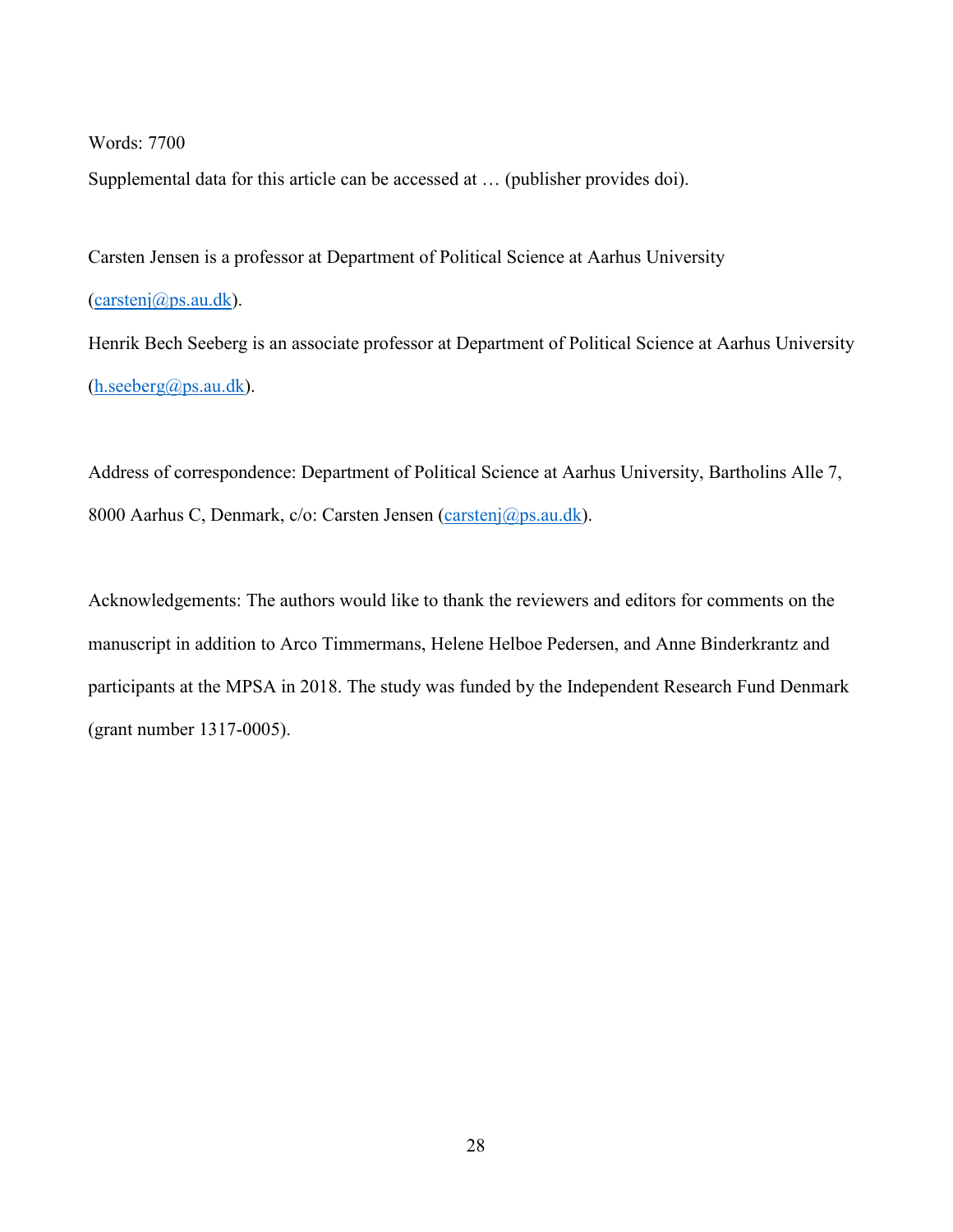### Table 1. A typology over interest groups' frame strategies

|                           |     | <b>Engage with macro-frame?</b> |            |
|---------------------------|-----|---------------------------------|------------|
|                           |     | No                              | Yes.       |
| <b>Promote own micro-</b> | No  | Exit                            | Acceptance |
| frame?                    | Yes | Avoidance                       | Rejection  |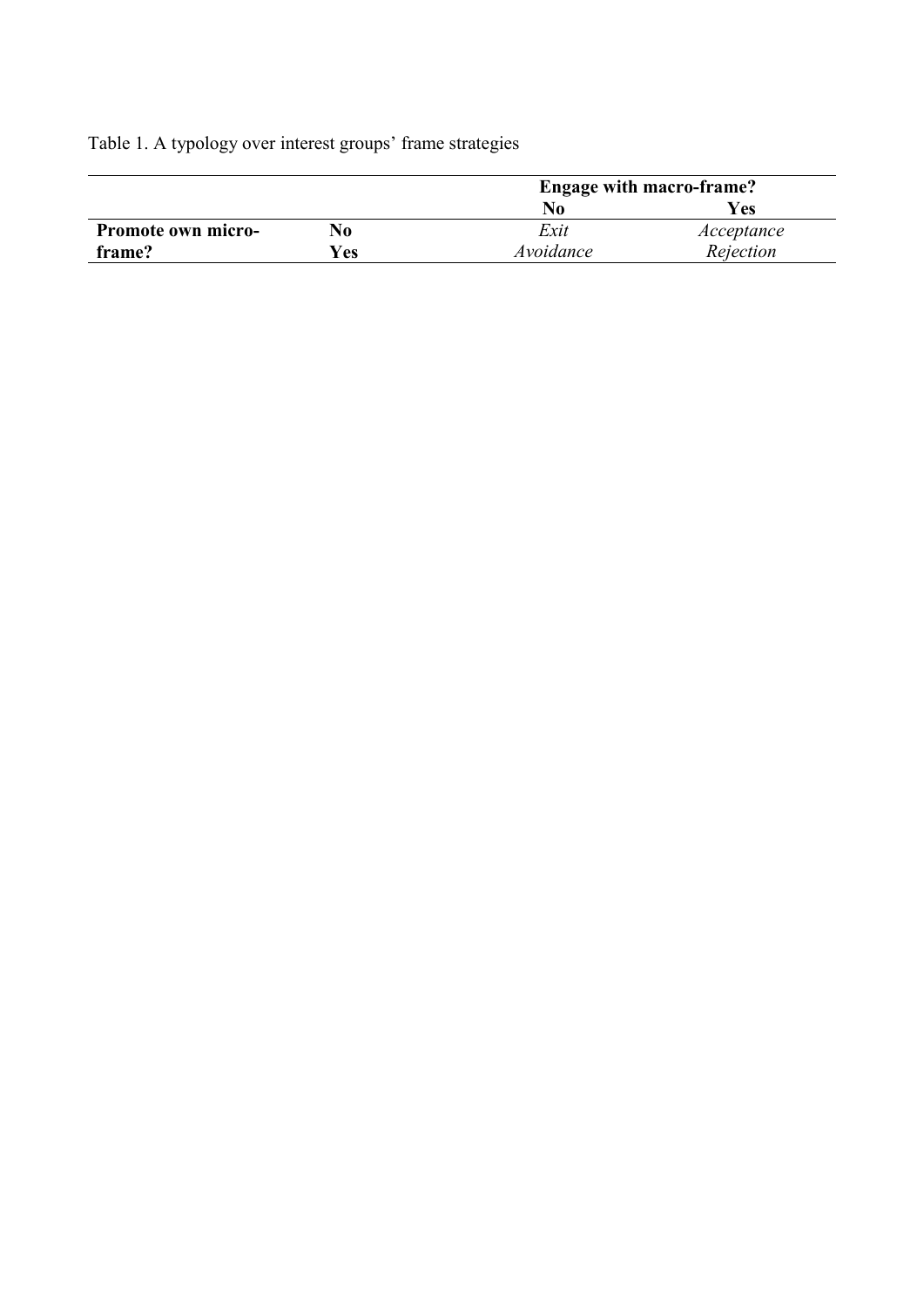

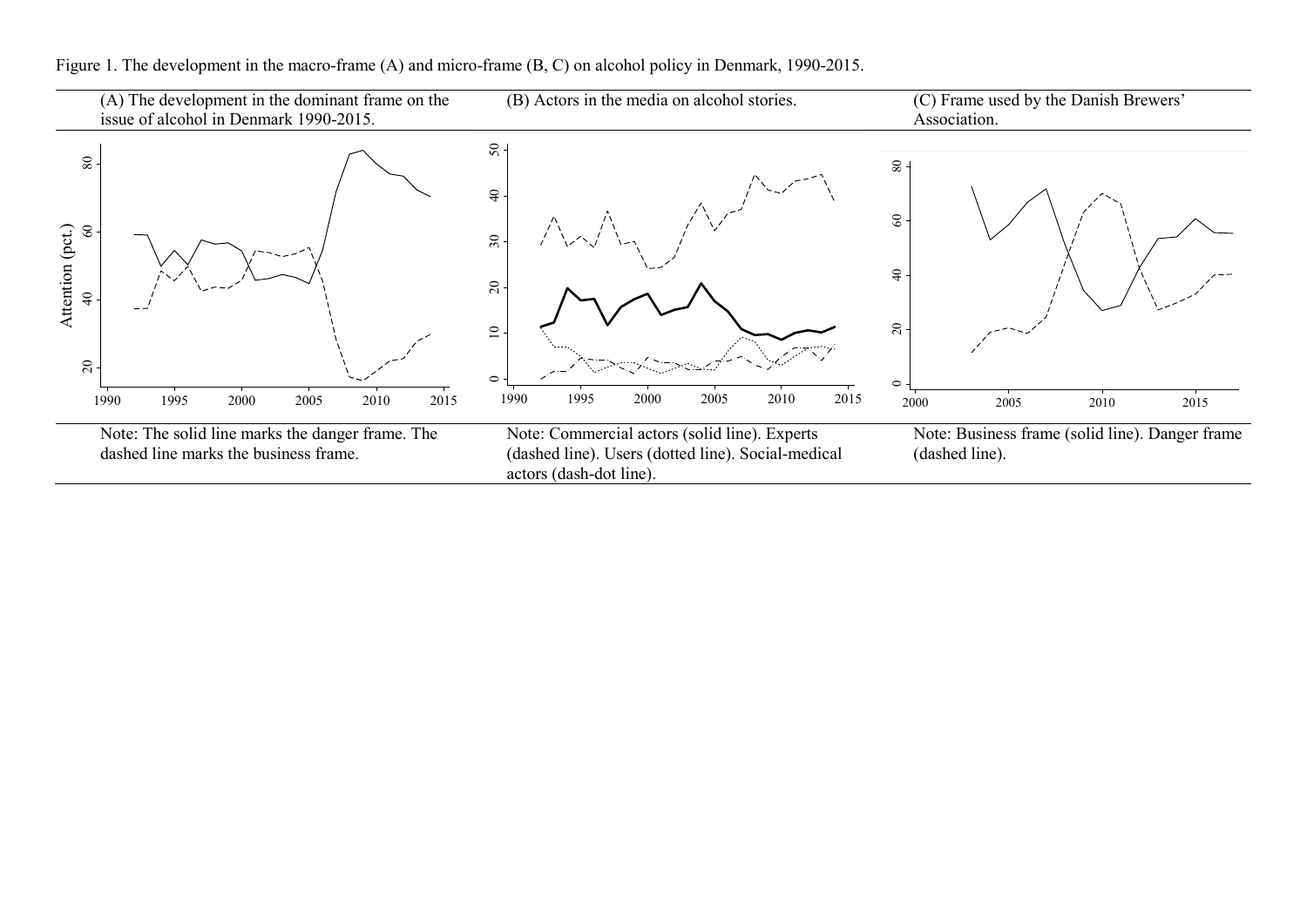# **On the enemy's turf: Exploring the link between macro- and micro-framing in interest group communication**

*Carsten Jensen*

*[carstenj@ps.au.dk](mailto:carstenj@ps.au.dk)*

*Aarhus University*

*Henrik Bech Seeberg*

*[h.seeberg@ps.au.dk](mailto:h.seeberg@ps.au.dk)*

*Aarhus University*

**Online Appendix**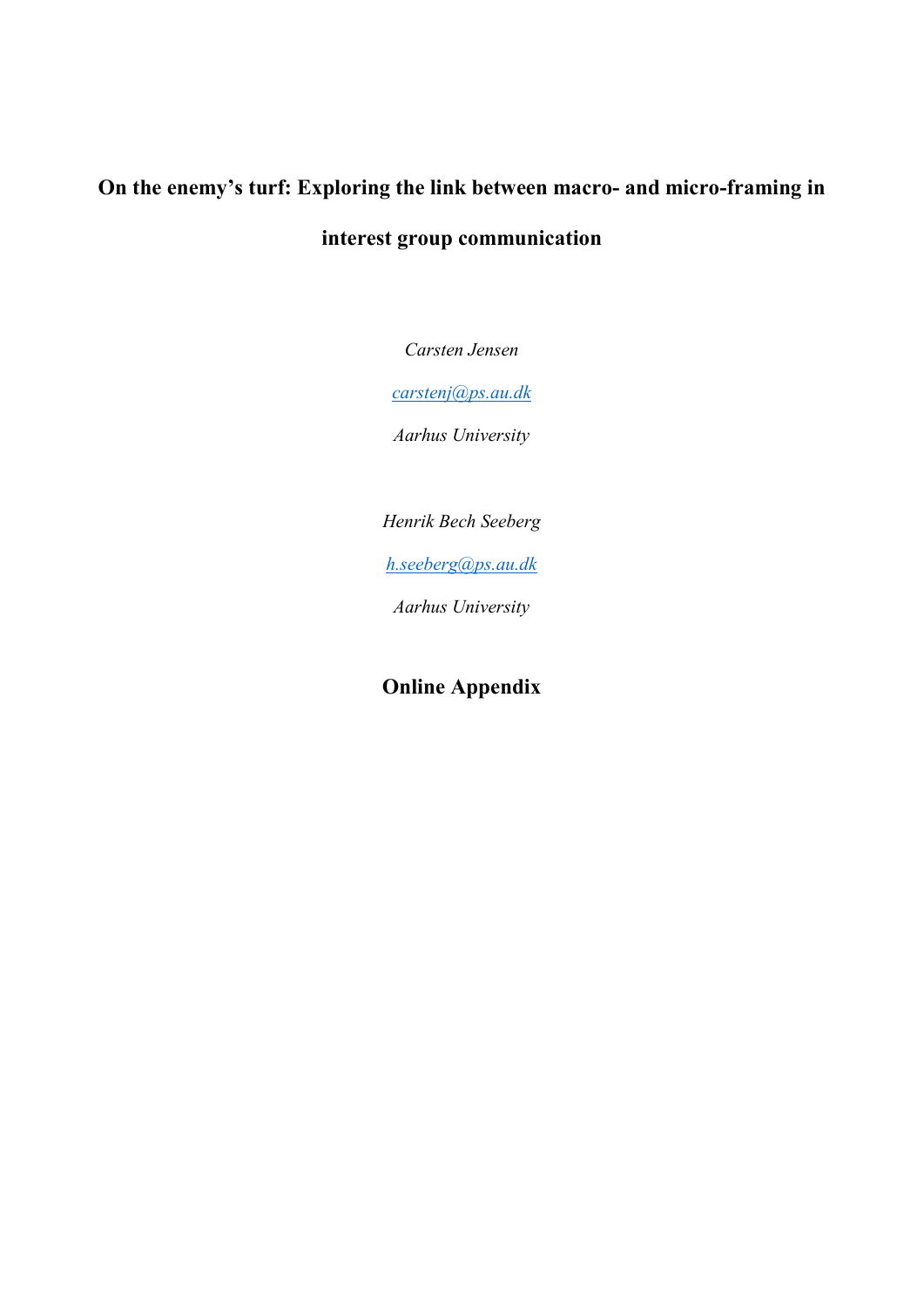Figure A1. Calls for policy change



Note: Calls to liberalize (solid line). Calls for status quo (dashed line). Calls for restrictions (dotted line).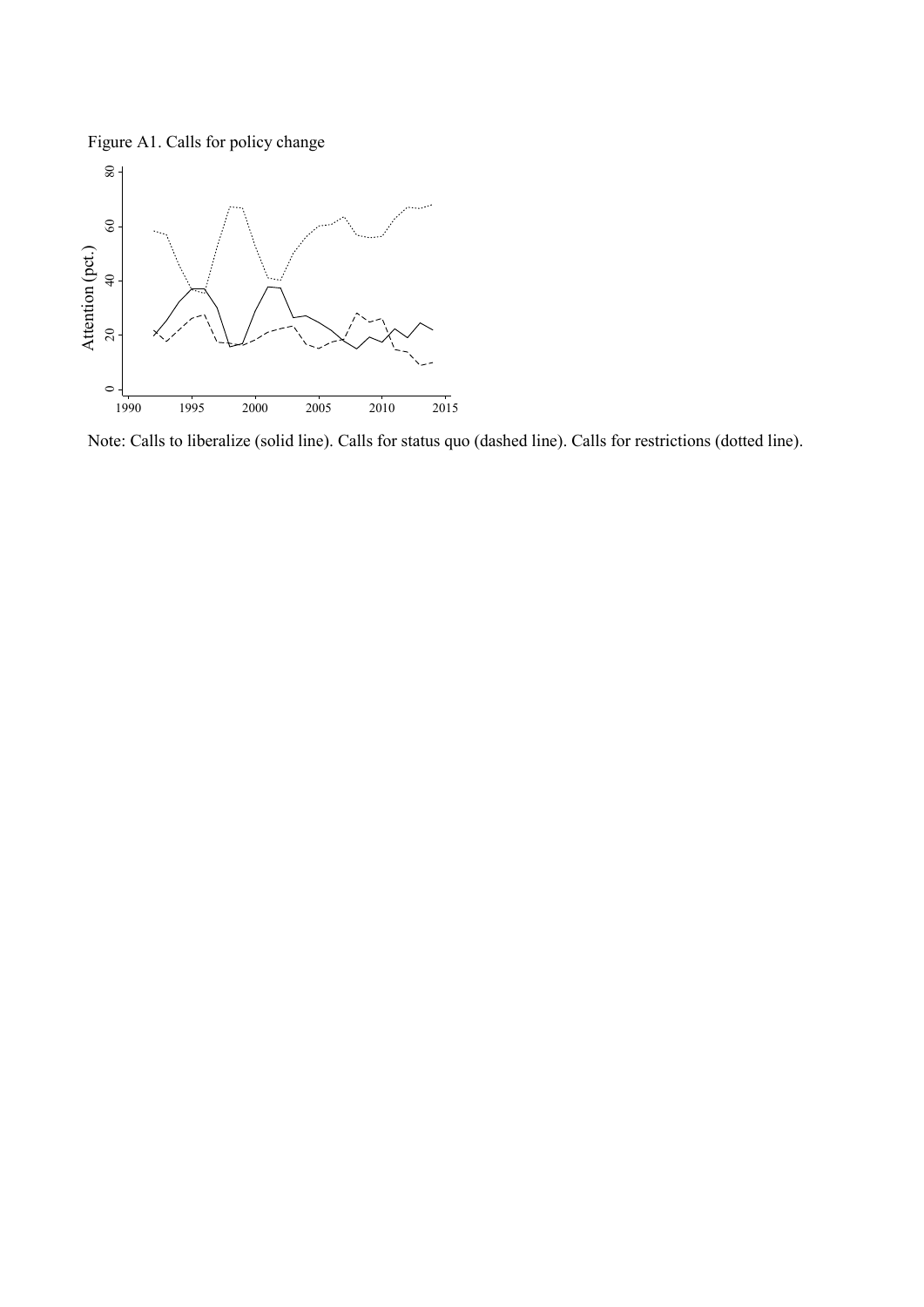| Year | ID               | Content                                                                                                                                                                                                                                                                                                  | Change       |
|------|------------------|----------------------------------------------------------------------------------------------------------------------------------------------------------------------------------------------------------------------------------------------------------------------------------------------------------|--------------|
| 1998 | L100             | Blood alcohol level reduced from 0.8 to 0.5.                                                                                                                                                                                                                                                             | $\mathbf{R}$ |
| 1998 | L17              | Minimum age of 15 to buy alcohol in shops and groceries                                                                                                                                                                                                                                                  | $\mathbf R$  |
| 2000 | L21              | Alcohol sale from shops and groceries allowed on Sundays before 20 PM                                                                                                                                                                                                                                    | $\mathbf{R}$ |
| 2002 | L79              | VAT on alcohol reduced from 275DKK/liter to 150DKK/liter                                                                                                                                                                                                                                                 | L            |
| 2002 | L17              | The legal opportunities for the police to withdraw a liquor license to a bar are<br>increased.                                                                                                                                                                                                           |              |
| 2003 | L86              | VAT on packaging of beer and soda reduced by 80 percent.                                                                                                                                                                                                                                                 | L            |
| 2004 | L95              | Minimum age increased to 16 to buy alcohol in shops and groceries. Owners<br>are punished with a penalty for violations.                                                                                                                                                                                 | $\mathbf R$  |
| 2004 | L163             | Restrictions in the access to use bars for private functions. If the host is under<br>18 years old, alcohol sale is prohibited.                                                                                                                                                                          | $\mathbf R$  |
| 2004 | L125             | Increase on VAT on alcohol soft drinks and decrease on VAT on beer and wine.                                                                                                                                                                                                                             | L/R          |
| 2005 | L7               | Punishment for drink-driving increased: Maximum penalty increased to 1 year<br>and 6 months. A fine of the monthly salary multiplied by the blood alcohol<br>level is introduced for first time drink-driving. An unconditional confiscation of<br>the vehicle is introduced for repeated drink-driving. | $\mathbb{R}$ |
| 2005 | L <sub>161</sub> | The penalty for inadvertent manslaughter or damage to a person is increased if<br>the crime is committed in relation to drink-driving.                                                                                                                                                                   | $\mathbf R$  |
| 2005 | L158             | Limits on the hours of alcohol sale from shops and groceries are removed.                                                                                                                                                                                                                                | L            |
| 2007 | L <sub>180</sub> | Exhalation tests are introduced as evidence in cases of drink-driving.                                                                                                                                                                                                                                   | $\mathbf R$  |
| 2010 | L197             | Prohibition of alcohol sale with a content of 18.5pct or more in bars and shops<br>to people under 18 years.                                                                                                                                                                                             | $\mathbf R$  |
| 2010 | L179             | The penalty for inadvertent manslaughter or damage to a person is increased<br>from 10-12 months in prison to 16-18 months if the crime is committed in<br>relation to drink-driving.                                                                                                                    | $\mathbb{R}$ |
| 2010 | L216             | The VAT on alcohol soft drinks is increased.                                                                                                                                                                                                                                                             | $\mathbb{R}$ |
| 2011 | L33              | The VAT on beer and wine is increased.                                                                                                                                                                                                                                                                   | $\mathbf R$  |

Table A1. Policy changes (adopted laws) on alcohol.

Note: "R" is restrictions, "L" is liberalization.